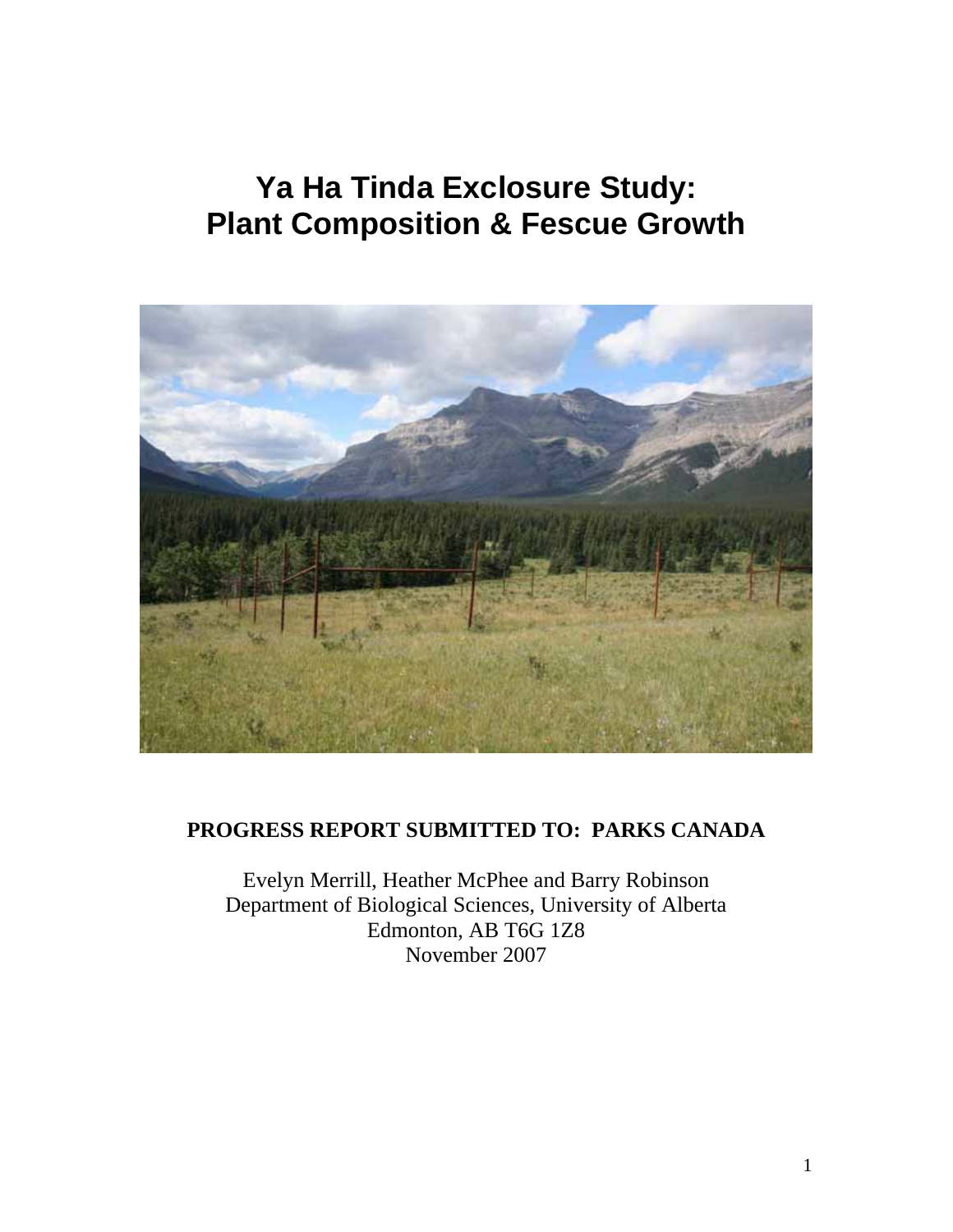*Acknowledgements*: We thank Parks Canada staff of the Ya Ha Tinda ranch, in particular Jean and Rick Smith, for providing logistical support at the ranch. Cliff White of Parks Canada has provided invaluable assistance and advice since the beginning of the exclosure study, and deserves the credit for getting the exclosures built. Leslie McInenly provided guidance for finding plots and an incredible data set for comparison. Data sampling and analysis of the information in this report was funded by NSERC PGS-M scholarship to B. Robinson and NSERC Discovery grant to E. Merrill.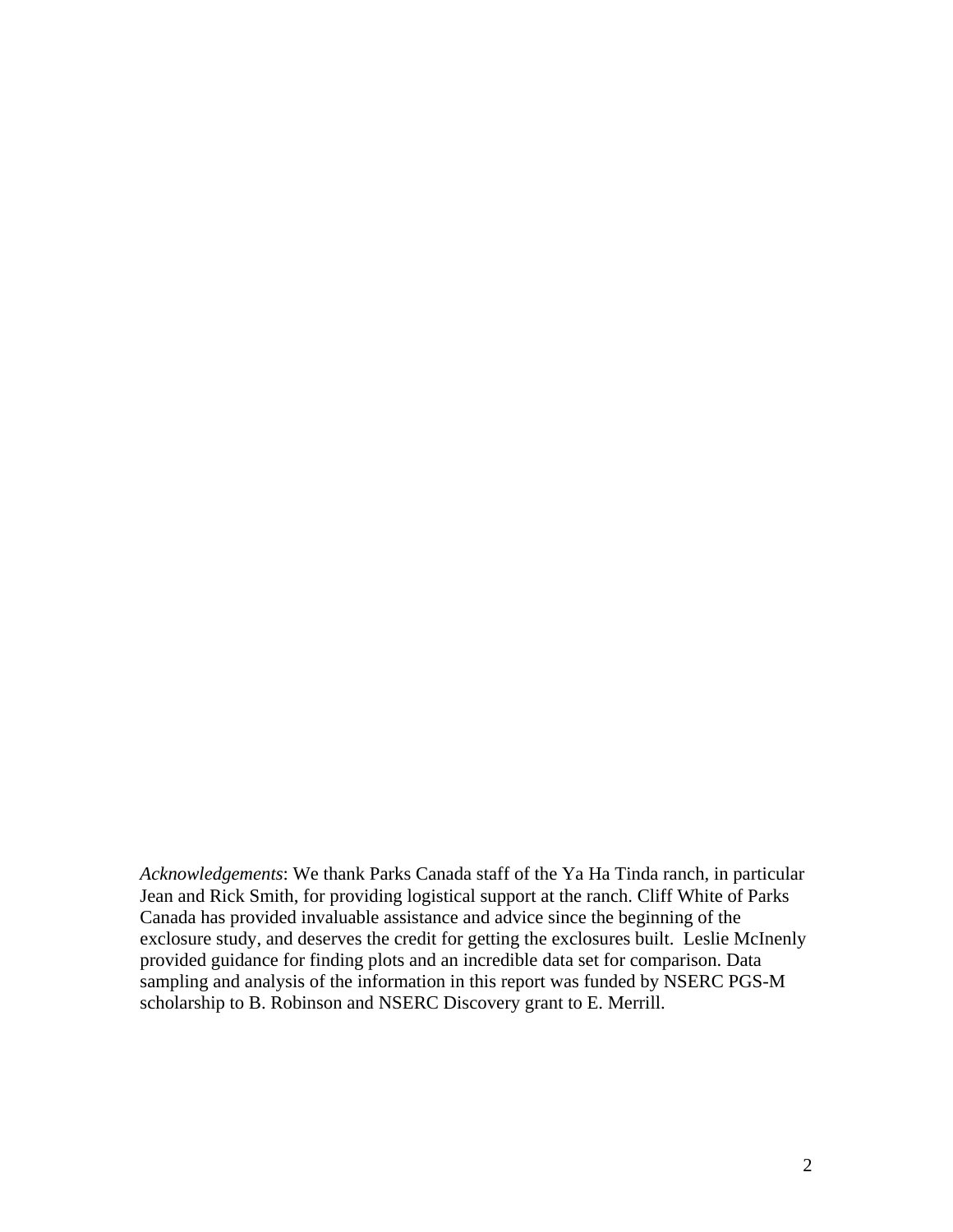#### **BACKGROUND**

Fescue grasslands are some of the most threatened communities in the Canadian prairie provinces with only about 5% of the grasslands remaining in pre-settlement condition (Vujnovic 1998). Recently this plant community been described as endangered by Environment Canada (Trottier 2002). The rough fescue complex in Canada extends from the foothills region east of the Canadian Rocky Mountains over the prairie provinces into southwestern Manitoba (Pavlick and Looman 1984) with three rough fescue species defining the grasslands over this geographic range. The montane fescue (*Festuca campestris*) community is found mainly in the foothills region between 1000 and 1700 m. These grasslands are some of the most productive among the prairie grasslands in North America (Willms et al. 1996).

 The Ya Ha Tinda is located in the foothills of the central east slopes of the Rocky Mountains of Alberta adjacent to Banff National Park (BNP) along the Red Deer River Valley. This area includes a montane rough fescue grassland of  $\sim$ 2000 ha (Spaedthat has provided grazing opportunities for both domestic and native ungulates (Benn et al. 1988). Although this area was excluded from Banff National Park in 1931, Parks Canada has retained ownership for training and wintering horses. The area also has served as winter range for the migratory Ya Ha Tinda elk herd. In the 1970s almost the entire Ya Ha Tinda elk herd migrated 25-50 km west to summer in BNP. Recent research shows that the migratory portion of the elk herd is declining faster than would be expected based on population declined alone, and the number of elk summering on the grasslands is now greater than 30 years ago (Hebblewhite et al. 2006, Spaedtke unpubl. rept. 2007).

In response to concerns about the fescue grasslands, six exclosures were established by Parks Canada at Ya Ha Tinda in fall 2000 for initiating studies on the integrity of the fescue grassland with and without grazing. Exclosure sites were selected to represent the range of grassland productivity and types of elk use on the ranch at the time. Sites were designated as primary (chernozemic, till plains) and secondary (brunisolic, alluvial fan, outwash) productivity based on soils (Seel and Wiebe 1988). Fall 2000 pellet group counts across the grassland and staff expertise were used in selecting areas of varying amounts of ungulate use (see McInenly and Merrill 2002: Table 4). Species composition within and adjacent to the exclosures were first sampled in 2001 and details of those results are given by McInenly and Merrill (2002). In this report, we provide data from the second sampling of the exclosures, which occurred in July 2007.

#### **METHODS**

Five of the six exclosures sampled are within the main fescue grassland area of the Ya Ha Tinda ranch while one exclosure is located approximately 7 km to the west of the main grassland area (Fig. 1). Each exclosure  $(22 \times 22 \text{ m})$  is paired with an adjacent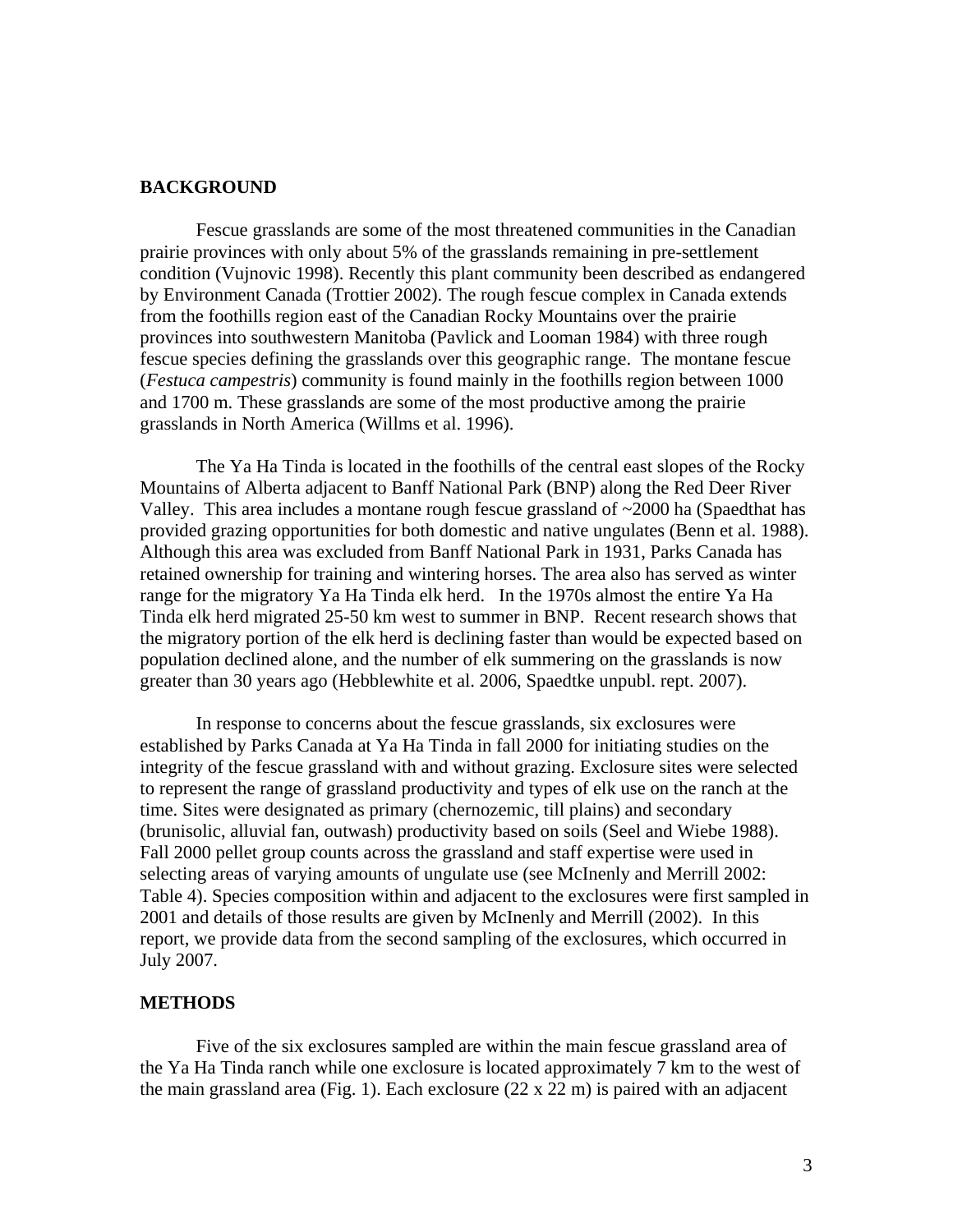plot of similar size within 20 m of the exclosure. Detailed photos for each exclosure in 2007 are given in Appendix I of this report.



Fig. 1. Grazing Exclosures on the Ya Ha Tinda Ranch. Locations of West Lakes (WL), Scalp Creek (SC), Pasture (P), Elk Hill (EH), Bog Birch (BB), and East Slope (ES) exclosures.

Percent canopy cover was recorded by species in 20 0.10- $m^2$  plots placed at 1-m intervals along a permanently marked 22-m transect down the middle of the exclosed and unexclosed plots between 19-23 July 2007. Unknown plants comprising <1% of cover were not included in the following analyses. In addition to species cover, we recorded standing dead and fallen litter (dead plant material lying horizontal to the ground but not part of the humus). We calculated Jaccard Coefficient (*Sj*) (Jaccard 1912) at the genus level to reflect plant community similarity inside and outside the exclosures at a site. A high value of this index indicates areas are similar to each other in composition. We also clipped four  $0.25 \text{-} m^2$  plots located randomly off the transects inside outside the exclosure. Clippings were separated into current year graminoids, forbs, and standing dead and fallen litter. Materials were clipped to 2 cm aboveground. Biomass was dried for 48 hours at  $100^{\circ}$  C and weighed the to nearest 0.01g. To quantify recovery of fescue plants, we measured plant height and basal diameter of 2 arbitrarily chosen plants at 2-m intervals along the transect (n=40). Calculation of basal diameters followed that of McInenly (2003: Appendix II). We compared the abundance of the biomass components and measures of plant robustness inside and outside the exclosure using a t test pairing by site. We examined the correlation in biomass components across sites using a Pearson correlation coefficient and pooling data from inside and outside the exclosures. While we tested for differences in biomass across sites, we did not test for differences among sites because data were limited (i.e., n=4/site)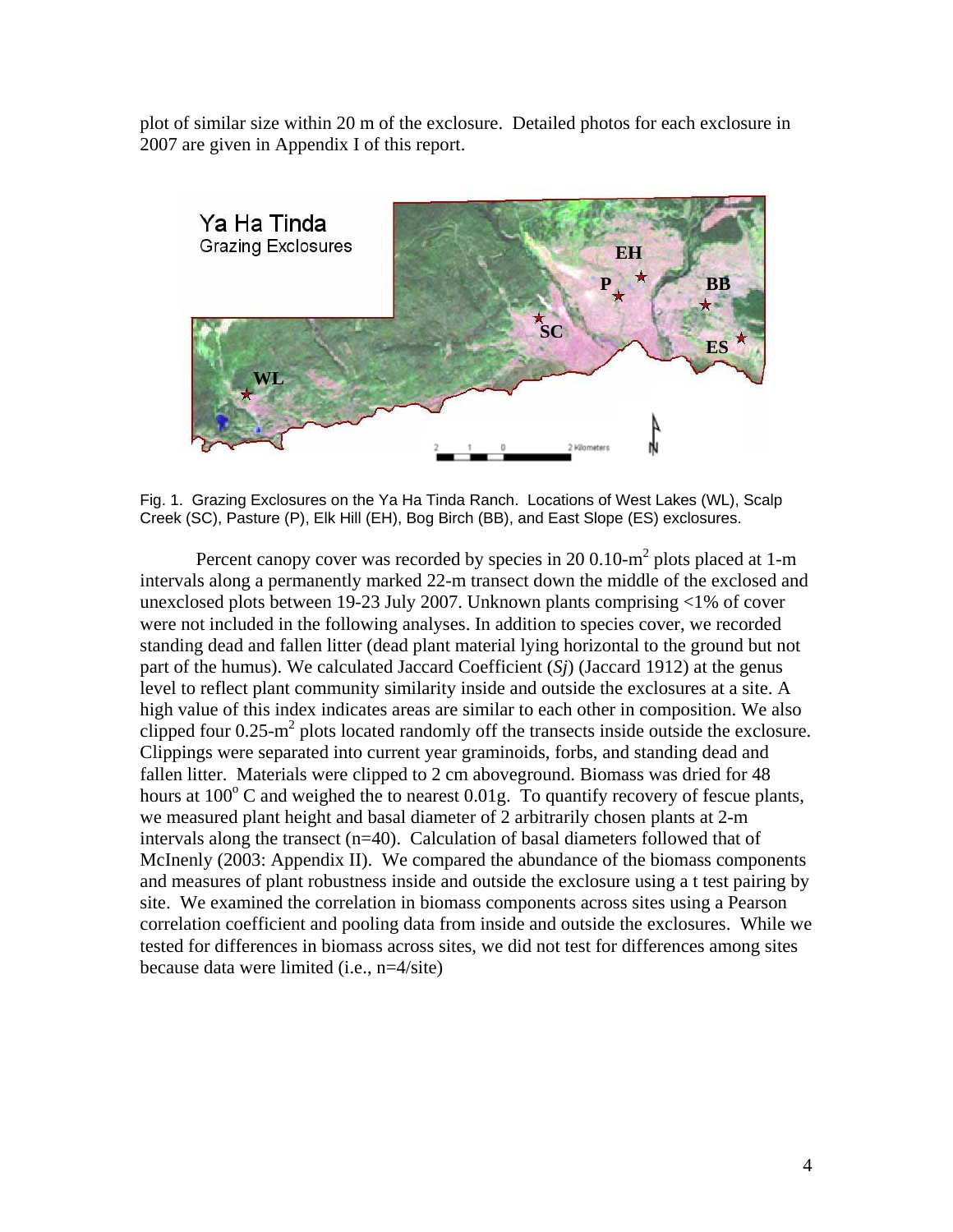#### **RESULTS**

#### **Plant Community Similarity and Composition**

The Jaccard index of similarity  $(S_i)$  between plant communities inside and outside the exclosures ranged from 0.24 to 0.67 and were lowest for the 3 most centrally located study sites (Fig. 2: Scalp Creek, Pasture, and Elk Hill), indicating these sites appear to most modified by grazing.



Fig. 2. Jaccard index of similarity  $(S_i)$  describing the similarity in plant communities inside and outside the 6 exclosures in July 2007 at Ya Ha Tinda, Alberta.

 Three major differences were apparent in community structure as a result of grazing. First, there was a change in graminoid composition with an increase in *Festuca campestris* inside the exclosures and a concomitant decrease in *Bromus* spp*.*, *Agropyron* spp. and *Helictotrichon hooker*i relative to outside the exclosures (Table 1). Total graminoid cover did not differ inside and outside the exclosures because of these opposing trends. Second, grazing maintained a higher diversity (Fig. 3) and mean cover (Table 1) of forbs outside the exclosure relative to inside the exclosures. Only at West Lakes was forb diversity equal inside and outside the exclosures (Fig. 3). In particular, six forb genera exhibited significant declines without grazing: *Anemone*, *Aster, Campanula, Cerastium, Hedysarum*, and *Oxytropis* (Table 1). The exception was at the West Lakes exclosure, which appears to be on the most xeric site (McInenly 2003:Table 3.5). Third, bare ground decreased and litter, both standing dead and fallen litter, increased inside the exclosures relative to outside the exclosures (Table 1). This effect was visually obvious from fence-line comparisons (Fig. 4).

#### **Plant Production and Litter Accumulation**

Litter accumulation was highly correlated with grass standing biomass in July across sites  $(r = 0.94, P \le 0.001)$  inside and outside the exclosures. Forb production in July was generally inversely related to both litter and grass production  $(r \sim -0.4)$ , but the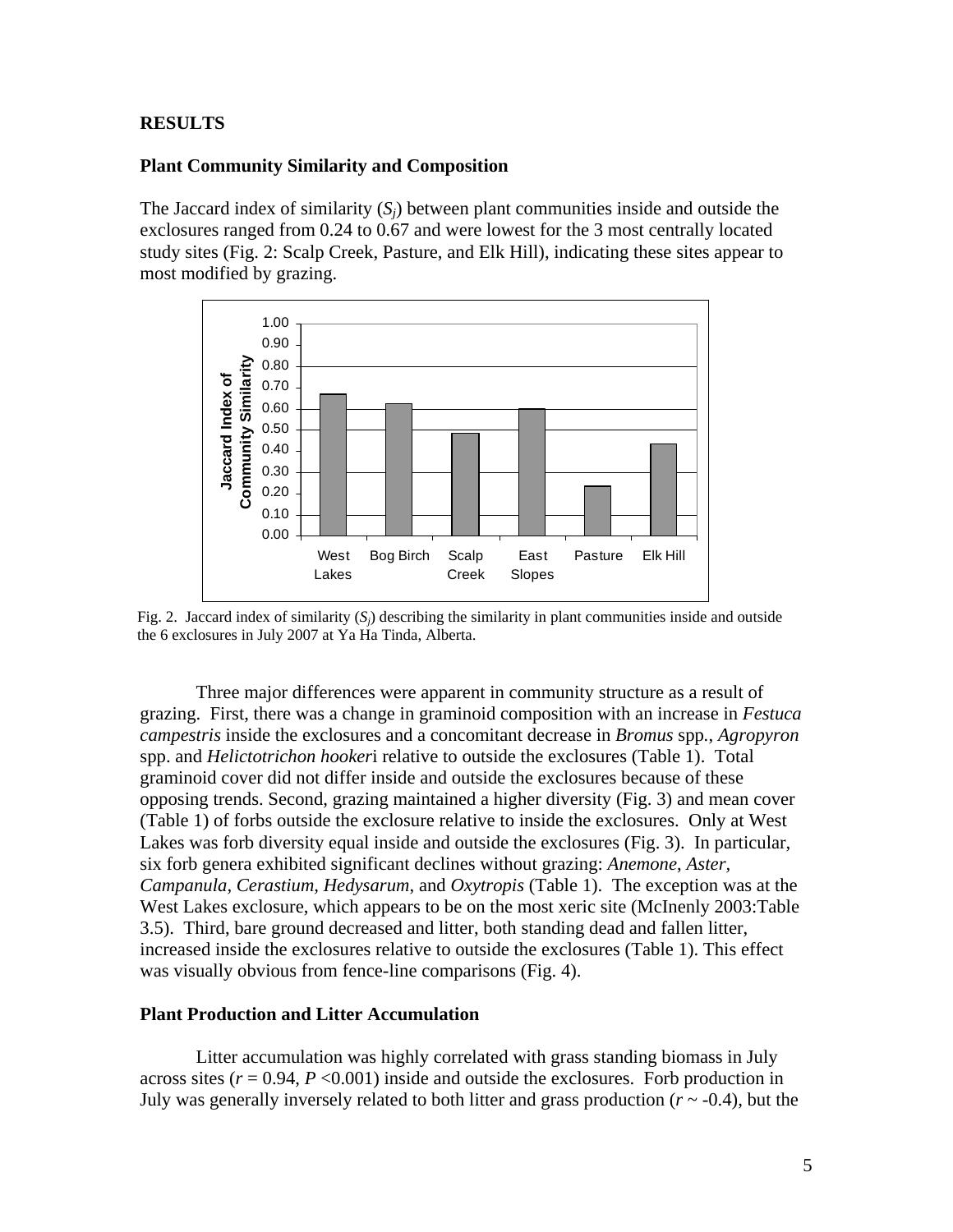relationship was not consistent enough across sites and inside and outside the exclosures to be statistically significant ( $P = 0.13$  to 0.20). Litter inside the exclosures averaged 738.7  $\pm$  283.1 g/m<sup>2</sup>, which is 8x greater (*P*=0.002) than outside the exclosures (86.9  $\pm$ 69.0  $g/m^2$ ). Similarly, green grass (current growth) averaged 2x greater ( $P = 0.02$ ) inside the exclosures than outside  $(476.7 + 157.8 \text{ vs. } 228.1 + 62.2 \text{ g/m}^2)$ . In contrast, forb biomass was  $\sim$ 30% greater (*P*=0.004) outside (171.7 + 43.02 g/m2) than inside (134.1 + 53.40) the exclosures. Based on live grass and litter accumulation inside the exclosures, productivity appeared highest at the Elk Hill and Pasture exclosure sites while forb biomass appeared highest at Elk Hill (Fig. 5; not statistically tested because n=4/site).



Fig. 3. Forb diversity (number of genera) inside and outside the 6 exclosures at Ya Ha Tinda Ranch, Alberta in July 2007 after 7 years of grazing exclusion.

.



Fig. 4. Fence-line comparison showing differences in standing dead and graminoid litter and forb abundance inside and outside the Pasture exclosure at Ya Ha Tinda, AB after 7 years of grazing exclusion.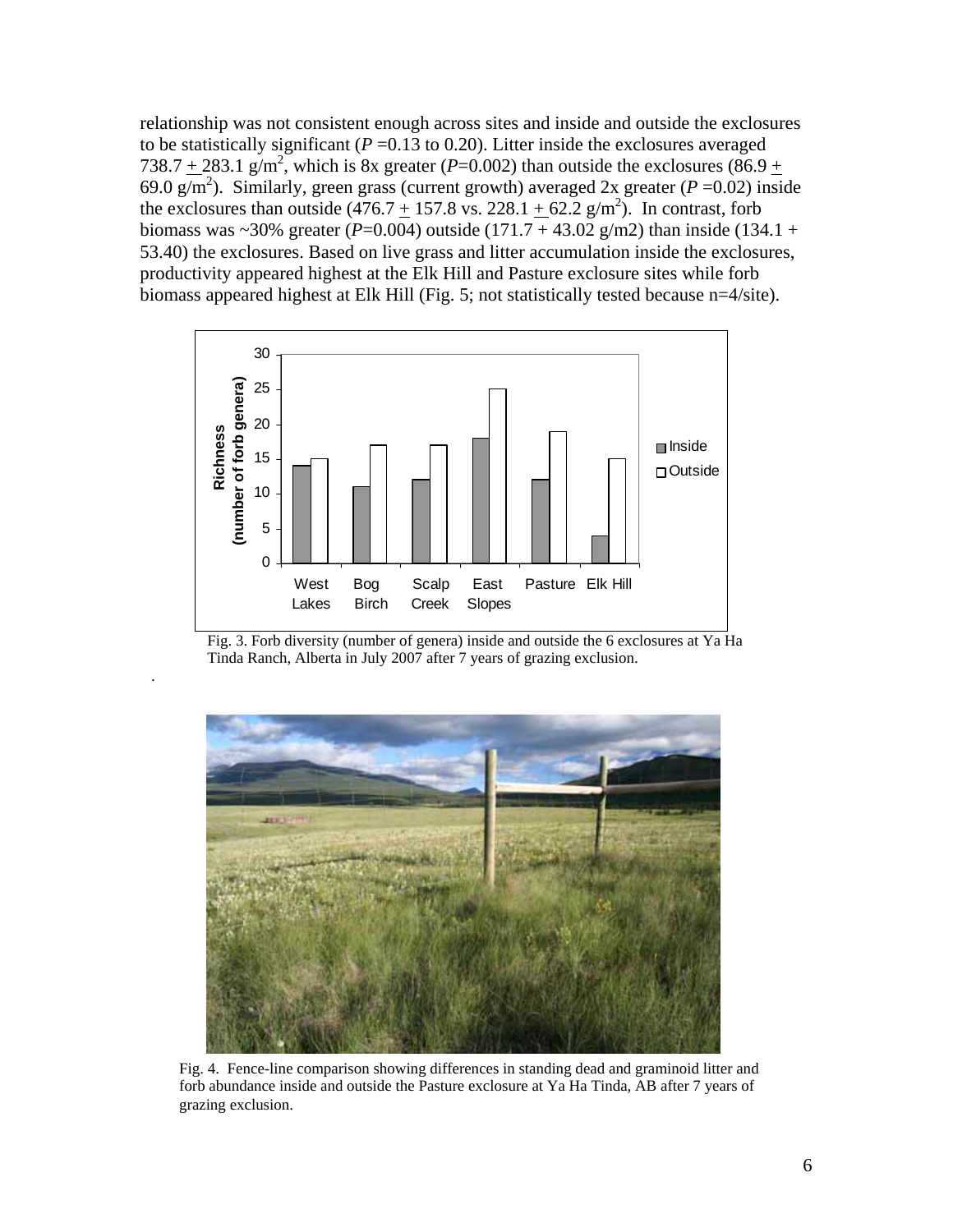Table 1. Species percent cover inside (IN) and outside (OUT) 6 exclosures in a fescue grassland in July 2007 after 7 years of grazing exclusion at the Ya Ha Tinda, Alberta.

|                         | <b>West Lakes</b> |            | <b>Scalp Creek</b> |            | <b>East Slope</b> |        | <b>Bog Birch</b> |                  | <b>Pasture</b> |                  |       | <b>Elk Hill</b>  |       | <b>Average</b> |                         |
|-------------------------|-------------------|------------|--------------------|------------|-------------------|--------|------------------|------------------|----------------|------------------|-------|------------------|-------|----------------|-------------------------|
|                         | IN                | <b>OUT</b> | IN                 | <b>OUT</b> | IN                | OUT IN |                  | IN<br><b>OUT</b> |                | IN<br><b>OUT</b> |       | IN<br><b>OUT</b> |       | Out            | $P$ -value <sup>1</sup> |
| Bare ground             | 0.00              | 0.00       | 0.00               | 1.60       | 0.00              | 0.00   | 0.00             | 0.20             | 0.00           | 0.80             | 0.00  | 0.95             | 0.00  | 0.59           | 0.07                    |
| Elk/horse feces         | 0.00              | 0.25       | 0.00               | 1.35       | 5.55              | 0.60   | 0.00             | 0.60             | 0.00           | 1.45             | 0.00  | 2.45             | 0.93  | 1.12           |                         |
| Rock                    | 0.00              | 0.10       | 0.00               | 0.35       | 0.00              | 0.00   | 0.00             | 0.00             | 0.00           | 0.05             | 0.75  | 0.60             | 0.13  | 0.18           |                         |
| Wood                    | 0.00              | 0.00       | 0.00               | 0.00       | 0.00              | 3.75   | 0.00             | 0.00             | 0.00           | 0.00             | 0.00  | 0.00             | 0.00  | 0.63           |                         |
| Lichen/moss             | 0.95              | 13.65      | 0.00               | 2.25       | 0.00              | 0.90   | 1.95             | 2.85             | 0.00           | 0.00             | 0.00  | 0.00             | 0.48  | 3.28           |                         |
| Standing dead           | 7.95              | 0.00       | 5.30               | 0.00       | 4.10              | 3.45   | 2.75             | 0.00             | 4.90           | 1.35             | 5.40  | 0.00             | 5.07  | 0.80           | 0.01                    |
| Litter                  | 56.30             | 31.10      | 51.10              | 36.20      | 60.70             | 39.70  | 63.95            | 33.65            | 64.25          | 40.30            | 69.00 | 46.25            | 60.88 | 37.87          | < 0.01                  |
| <b>Graminoids</b>       |                   |            |                    |            |                   |        |                  |                  |                |                  |       |                  |       |                |                         |
| Agropyron spp.          | 0.50              | 2.25       | 0.00               | 0.70       | 0.30              | 1.20   | 0.70             | 3.80             | 0.00           | 1.75             | 1.15  | 2.90             | 0.44  | 2.10           | < 0.01                  |
| Bromus spp.             | 1.80              | 1.45       | 1.60               | 7.90       | 3.40              | 8.70   | 7.00             | 11.75            | 2.15           | 3.55             | 0.15  | 2.75             | 2.68  | 6.02           | 0.02                    |
| Calamagrostis monticola | 0.00              | 0.00       | 0.00               | 0.00       | 0.00              | 0.00   | 0.00             | 0.00             | 0.00           | 0.00             | 0.00  | 0.00             | 0.00  | 0.00           |                         |
| Carex spp.              | 2.55              | 4.40       | 0.00               | 0.00       | 1.80              | 2.10   | 0.00             | 15.10            | 0.00           | 3.40             | 0.40  | 8.00             | 0.79  | 5.50           |                         |
| Elymus innovatus        | 0.00              | 0.00       | 0.00               | 0.00       | 0.00              | 0.00   | 0.00             | 0.00             | 0.00           | 0.00             | 0.00  | 0.00             | 0.00  | 0.00           |                         |
| Festuca campestris      | 18.15             | 10.10      | 22.50              | 12.20      | 12.20             | 12.30  | 6.45             | 5.50             | 18.30          | 16.00            | 20.65 | 11.75            | 16.38 | 11.31          | < 0.01                  |
| Helictotrichon hookeri  | 0.15              | 0.65       | 1.40               | 2.50       | 0.30              | 1.35   | 0.00             | 0.10             | 0.75           | 1.75             | 0.55  | 2.55             | 0.53  | 1.48           | 0.01                    |
| Juncus spp.             | 0.00              | 0.00       | 0.00               | 0.00       | 0.00              | 0.00   | 0.00             | 0.00             | 0.00           | 0.00             | 0.00  | 0.00             | 0.00  | 0.00           |                         |
| Kobresia myosuroides    | 0.00              | 0.00       | 0.00               | 0.00       | 0.00              | 0.00   | 0.00             | 0.90             | 0.00           | 0.00             | 0.00  | 0.00             | 0.00  | 0.15           |                         |
| Koeleria macrantha      | 0.00              | 0.45       | 0.85               | 1.10       | 0.00              | 0.35   | 0.30             | 1.15             | 0.20           | 1.25             | 0.25  | 0.10             | 0.27  | 0.73           |                         |
| Poa spp.                | 0.00              | 0.00       | 0.05               | 0.35       | 0.10              | 0.05   | 0.00             | 0.00             | 0.00           | 0.20             | 0.45  | 1.15             | 0.10  | 0.29           |                         |
| Total graminoids        | 23.15             | 19.30      | 26.40              | 24.75      | 18.10             | 26.05  | 14.45            | 38.30            | 21.40          | 27.90            | 23.60 | 29.20            | 21.18 | 27.58          |                         |
| <b>Forbs</b>            |                   |            |                    |            |                   |        |                  |                  |                |                  |       |                  |       |                |                         |
| Achillia millifolia     | 0.00              | 0.00       | 0.00               | 0.00       | 0.05              | 0.50   | 0.60             | 2.60             | 0.00           | 0.00             | 0.00  | 0.00             | 0.11  | 0.52           |                         |
| Agoseris glauca         | 0.10              | 0.00       | 0.90               | 0.00       | 0.40              | 1.25   | 0.00             | 0.00             | 0.40           | 2.00             | 0.00  | 1.00             | 0.30  | 0.71           |                         |
| Allium cernum           | 0.00              | 0.00       | 0.00               | 0.00       | 0.00              | 0.00   | 0.00             | 0.00             | 0.00           | 0.00             | 0.00  | 0.00             | 0.00  | 0.00           |                         |
| Androsace chamaejasme   | 0.00              | 0.00       | 0.00               | 0.00       | 0.00              | 0.00   | 0.05             | 0.90             | 0.00           | 0.20             | 0.00  | 0.00             | 0.01  | 0.18           |                         |
| Anemone spp.            | 0.00              | 1.90       | 1.00               | 0.85       | 0.00              | 0.10   | 0.00             | 0.00             | 0.10           | 1.55             | 0.00  | 2.00             | 0.18  | 1.07           | 0.08                    |
| Antennaria parvifolia   | 0.05              | 0.20       | 0.00               | 0.45       | 0.00              | 0.60   | 0.00             | 0.00             | 0.00           | 1.15             | 0.00  | 0.00             | 0.01  | 0.40           |                         |
| Artemesia spp.          | 0.00              | 0.00       | 0.90               | 1.55       | 0.45              | 0.00   | 0.00             | 0.00             | 1.10           | 0.20             | 0.80  | 2.05             | 0.54  | 0.63           |                         |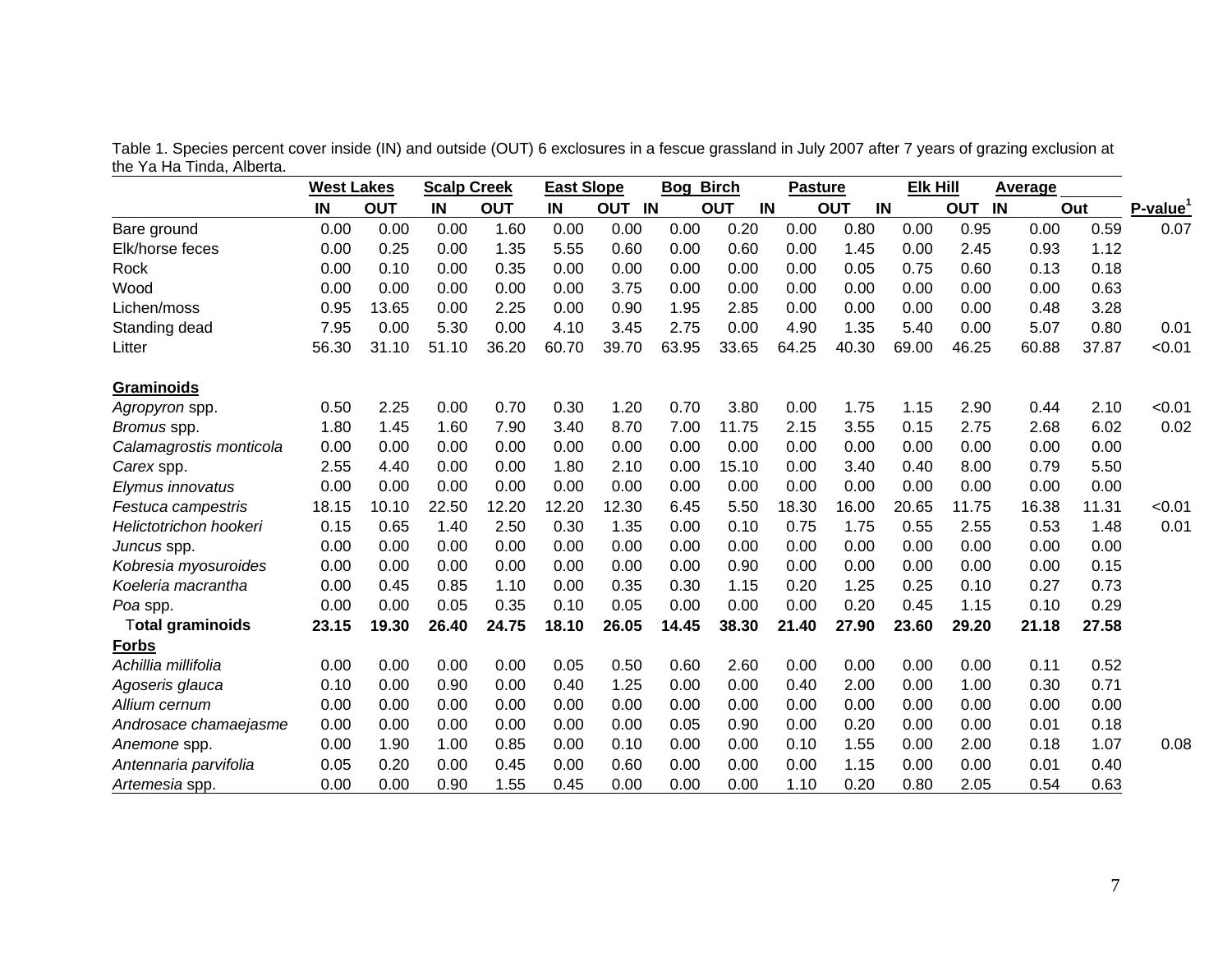|                               | <b>West Lakes</b> |            | <b>Scalp Creek</b> |            | <b>East Slope</b> |            | <b>Bog Birch</b> |            | <b>Pasture</b> |            | <b>Elk Hill</b> |            | <b>Average</b> |            |         |
|-------------------------------|-------------------|------------|--------------------|------------|-------------------|------------|------------------|------------|----------------|------------|-----------------|------------|----------------|------------|---------|
|                               | IN                | <b>OUT</b> | IN                 | <b>OUT</b> | IN                | <b>OUT</b> | IN               | <b>OUT</b> | IN             | <b>OUT</b> | IN              | <b>OUT</b> | IN             | <b>OUT</b> | P-value |
| Aster spp.                    | 0.00              | 0.00       | 0.00               | 0.40       | 0.15              | 0.85       | 0.00             | 0.15       | 0.00           | 0.70       | 0.00            | 0.60       | 0.03           | 0.45       | 0.01    |
| Astragalus spp.               | 0.40              | 0.00       | 0.00               | 2.80       | 0.00              | 0.20       | 0.00             | 0.00       | 0.00           | 0.55       | 0.00            | 0.20       | 0.07           | 0.63       |         |
| Campanula rotundifolia        | 0.20              | 2.00       | 0.00               | 2.80       | 0.55              | 1.25       | 0.00             | 0.00       | 0.20           | 2.75       | 0.00            | 0.35       | 0.16           | 1.53       | 0.04    |
| Castilleja spp.               | 0.00              | 0.00       | 0.00               | 0.00       | 0.00              | 0.00       | 0.00             | 0.00       | 0.00           | 0.00       | 0.00            | 0.00       | 0.00           | 0.00       |         |
| Cerastium arvense             | 0.00              | 0.80       | 0.45               | 2.35       | 0.30              | 0.75       | 0.00             | 0.95       | 0.15           | 1.50       | 0.00            | 1.20       | 0.15           | 1.26       | < 0.01  |
| Commandra spp.                | 0.00              | 0.95       | 0.00               | 0.00       | 0.00              | 1.25       | 0.00             | 0.00       | 0.00           | 0.00       | 0.00            | 0.00       | 0.00           | 0.37       |         |
| Crepis ranunculus             | 0.00              | 0.00       | 0.00               | 0.10       | 0.05              | 0.10       | 0.00             | 0.15       | 0.00           | 0.00       | 0.00            | 0.00       | 0.01           | 0.06       |         |
| Delphinium glaucum            | 0.20              | 0.00       | 0.00               | 0.00       | 0.00              | 1.80       | 0.00             | 0.00       | 0.00           | 0.00       | 0.00            | 0.00       | 0.03           | 0.30       |         |
| Dodecatheon conjugens         | 0.00              | 0.45       | 0.15               | 0.00       | 0.35              | 0.20       | 0.00             | 0.00       | 0.05           | 0.05       | 0.00            | 0.00       | 0.09           | 0.12       |         |
| Epilobium angustifolium       | 0.00              | 0.00       | 0.00               | 0.00       | 0.00              | 0.00       | 4.55             | 3.70       | 0.00           | 0.00       | 0.00            | 0.00       | 0.76           | 0.62       |         |
| Erigeron elatus               | 0.00              | 0.00       | 0.25               | 0.00       | 0.00              | 0.00       | 0.00             | 0.00       | 0.00           | 0.00       | 0.00            | 0.00       | 0.04           | 0.00       |         |
| Fragaria virginiana           | 0.00              | 0.00       | 0.00               | 0.00       | 0.00              | 0.00       | 0.05             | 5.10       | 0.00           | 0.00       | 0.00            | 0.00       | 0.01           | 0.85       |         |
| Galliardia aristada           | 0.50              | 1.70       | 0.00               | 0.00       | 0.00              | 0.00       | 0.00             | 0.00       | 0.00           | 0.00       | 0.00            | 0.00       | 0.08           | 0.28       |         |
| Galium boreale                | 0.10              | 1.55       | 0.10               | 0.40       | 1.35              | 1.60       | 0.20             | 0.90       | 1.50           | 0.20       | 0.20            | 0.20       | 0.58           | 0.81       |         |
| Gentianella amarella          | 0.00              | 0.30       | 0.00               | 0.00       | 0.00              | 0.00       | 0.00             | 0.00       | 0.00           | 0.60       | 0.00            | 0.10       | 0.00           | 0.17       |         |
| Geranium spp.                 | 0.00              | 0.00       | 0.00               | 0.00       | 0.00              | 0.00       | 0.00             | 0.00       | 0.00           | 0.00       | 0.00            | 0.00       | 0.00           | 0.00       |         |
| Geum triflorum                | 5.70              | 7.35       | 10.35              | 6.35       | 6.60              | 2.65       | 0.25             | 3.10       | 2.10           | 4.10       | 0.00            | 0.00       | 4.17           | 3.93       |         |
| Hedysarum alpinum             | 0.30              | 0.95       | 0.00               | 0.35       | 1.35              | 4.05       | 1.00             | 1.10       | 1.75           | 6.30       | 0.15            | 4.65       | 0.76           | 2.90       | 0.05    |
| Lathyrus ochroleucus          | 0.00              | 0.00       | 0.00               | 0.00       | 0.15              | 0.10       | 0.00             | 1.35       | 0.00           | 0.00       | 0.00            | 0.00       | 0.03           | 0.24       |         |
| Linum lewisii                 | 0.00              | 0.00       | 0.00               | 0.00       | 0.00              | 0.00       | 0.00             | 0.00       | 0.00           | 0.00       | 0.00            | 0.00       | 0.00           | 0.00       |         |
| Myosotis asiatica             | 0.00              | 0.00       | 0.00               | 0.00       | 0.00              | 0.00       | 0.00             | 0.00       | 0.00           | 0.00       | 0.00            | 0.00       | 0.00           | 0.00       |         |
| Oxytropis spp.                | 0.25              | 3.70       | 0.00               | 6.30       | 0.00              | 0.85       | 0.00             | 1.65       | 0.00           | 3.30       | 0.00            | 2.20       | 0.04           | 3.00       | 0.01    |
| Ranunculus cardiophyllus 0.10 |                   | 0.30       | 0.00               | 0.35       | 0.15              | 0.00       | 0.00             | 0.00       | 0.10           | 0.40       | 0.00            | 0.70       | 0.06           | 0.29       |         |
| Sisyrinchium spp.             | 0.00              | 0.00       | 0.00               | 0.00       | 0.00              | 0.00       | 0.00             | 0.00       | 0.00           | 0.00       | 0.00            | 0.00       | 0.00           | 0.00       |         |
| Smilacina stellata            | 0.35              | 0.00       | 0.00               | 0.00       | 0.00              | 0.15       | 0.00             | 0.00       | 0.00           | 0.00       | 0.00            | 0.10       | 0.06           | 0.04       |         |
| Solidago multiradiata         | 0.35              | 0.75       | 0.05               | 0.40       | 0.40              | 2.95       | 0.20             | 0.10       | 0.00           | 0.95       | 0.00            | 0.00       | 0.17           | 0.86       |         |
| Taraxacum officinale          | 0.00              | 0.00       | 0.00               | 0.00       | 0.00              | 0.00       | 0.00             | 0.00       | 0.00           | 0.00       | 0.00            | 0.00       | 0.00           | 0.00       |         |
| Thalictrum venulosum          | 0.00              | 0.00       | 0.50               | 0.65       | 0.55              | 0.05       | 0.00             | 0.00       | 0.60           | 0.25       | 0.10            | 0.00       | 0.29           | 0.16       |         |
| Vicia americana               | 0.00              | 0.00       | 0.40               | 0.10       | 0.80              | 1.75       | 0.95             | 1.00       | 0.00           | 0.00       | 0.00            | 0.00       | 0.36           | 0.48       |         |
| Viola spp.                    | 0.00              | 0.00       | 0.10               | 0.00       | 0.00              | 0.25       | 0.00             | 0.00       | 0.00           | 0.00       | 0.00            | 0.35       | 0.02           | 0.10       |         |
| Zygadenus elegans             | 0.00              | 0.00       | 0.00               | 0.00       | 0.00              | 0.20       | 0.00             | 0.00       | 0.00           | 0.00       | 0.00            | 0.00       | 0.00           | 0.03       |         |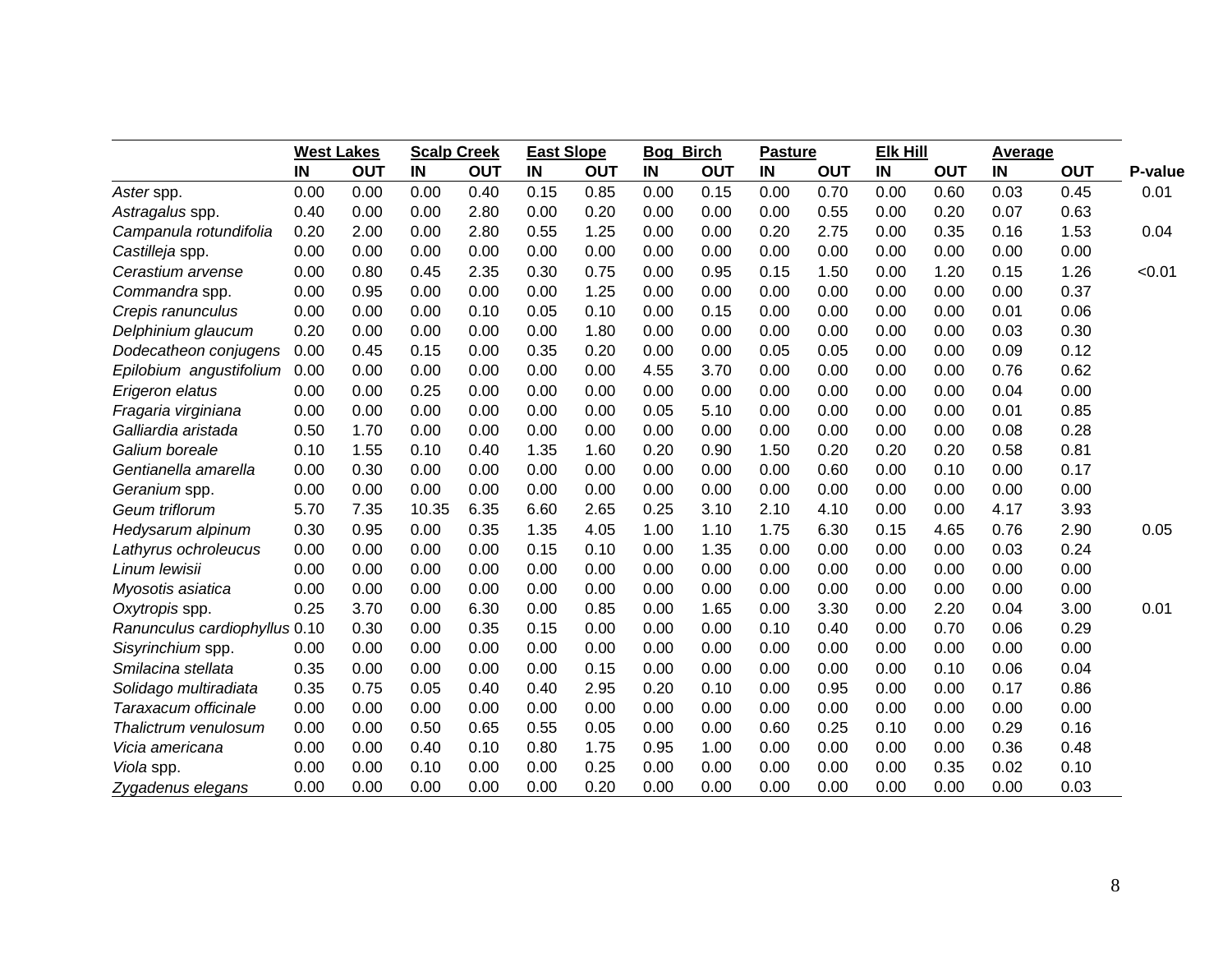|                     |      | <b>West Lakes</b> |       | <b>Scalp Creek</b> |       | <b>East Slope</b> |      | <b>Bog Birch</b> |      | <b>Pasture</b> |      | Elk Hill |      | <b>Mean</b> |        |
|---------------------|------|-------------------|-------|--------------------|-------|-------------------|------|------------------|------|----------------|------|----------|------|-------------|--------|
|                     | IN   | <b>OUT</b>        | IN    | <b>OUT</b>         | IN    | <b>OUT</b>        | IN   | OUT              | IN   | OUT            | IN   | OUT      | IN   | OUT         |        |
| <b>Total Forbs</b>  | 8.60 | 22.90             | 15.15 | 26.20              | 13.65 | 23.45             | 7.85 | 22.75            | 8.05 | 26.75          | 1.25 | 15.70    | 9.09 | 22.96       | < 0.01 |
| <b>Shrubs</b>       |      |                   |       |                    |       |                   |      |                  |      |                |      |          |      |             |        |
| Betula glandulosa   | 0.00 | 0.00              | 0.00  | 0.00               | 0.00  | 0.00              | 0.00 | 0.40             | 0.00 | 0.00           | 0.00 | 0.00     | 0.00 | 0.07        |        |
| Populus tremuloides | 0.00 | 0.00              | 0.00  | 0.00               | 0.00  | 0.25              | 0.00 | 0.00             | 0.00 | 0.00           | 0.00 | 0.00     | 0.00 | 0.04        |        |
| Potentilla spp.     | 1.75 | 5.30              | 0.00  | 0.15               | 2.75  | 1.05              | 1.45 | 0.10             | 1.40 | 1.40           | 0.00 | 0.60     | 1.23 | 1.43        |        |
| Rosa acicularis     | 0.00 | 0.00              | 0.00  | 0.00               | 0.10  | 0.00              | 0.00 | 0.00             | 0.00 | 0.00           | 0.00 | 0.00     | 0.02 | 0.00        |        |
| Salix spp.          | 0.00 | 0.00              | 0.00  | 0.00               | 0.00  | 0.00              | 1.00 | 0.15             | 0.00 | 0.00           | 0.00 | 0.00     | 0.17 | 0.03        |        |
| <b>Total Shrubs</b> | 1.75 | 5.30              | 0.00  | 0.15               | 2.85  | 1.30              | 2.45 | 0.65             | 1.40 | 1.40           | 0.00 | 0.60     | 1.41 | 1.57        |        |

 ${}^{1}P$ -values indicated from t-tests between percent cover inside and outside exclosures paired by site.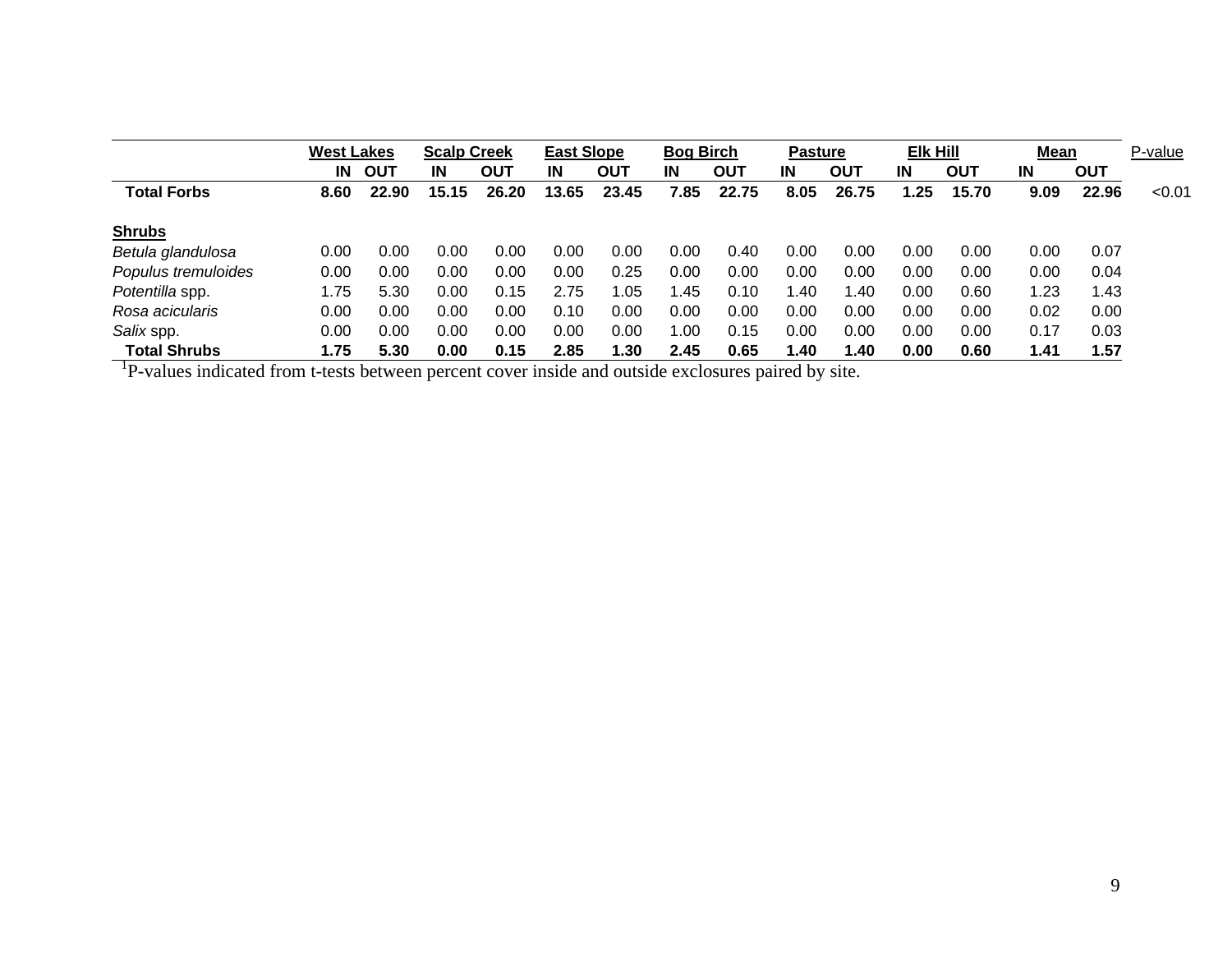





Fig. 5. Biomass of live grasses and forbs and dead grass (standing dead and fallen litter) inside and outside 6 exclosures at Ya Ha Tinda Ranch, Alberta in July 2007 after 7 years of grazing exclusion. Significant difference existed between inside and outside the exclosures for dead grass ( $P=0.002$ ), live grass ( $P=0.02$ ) and live forbs ( $P=0.004$ ).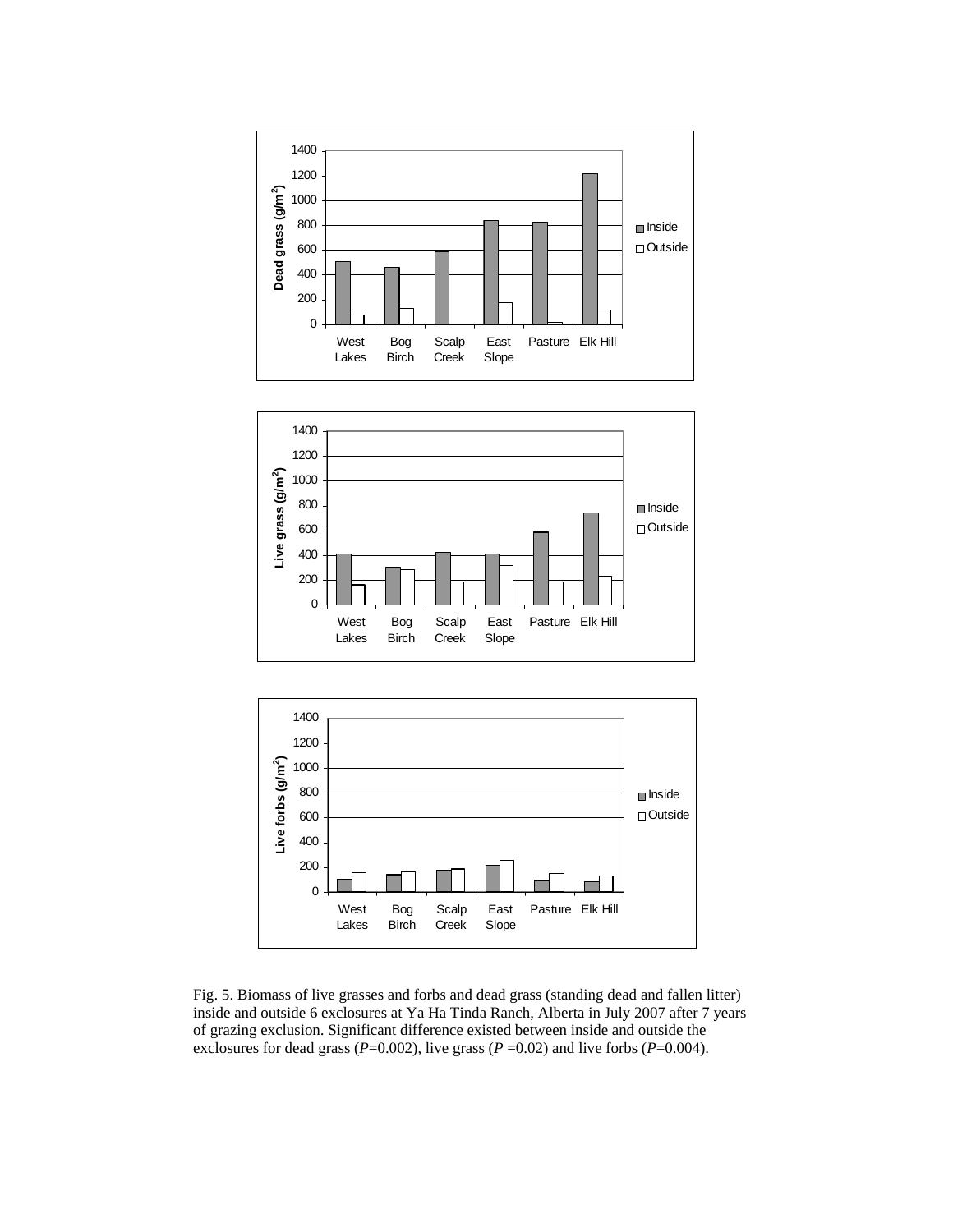#### **Fescue Recovery**

Considerable recovery of *Fescue campestris* plants was evident after 7 years of exclusion from grazing. Plants exhibited higher percent canopy cover (*P*< 0.001) inside the exclosure than outside the exclosures (Table 1), and individual plants were more robust (Table 2). Inside the exclosures fescue plants averaged 2x as tall as outside (38.0  $+$ 2.75 vs.  $17.9 + 5.12$  cm,  $P \le 0.001$ ), and had basal diameters that averaged 7x as large as plants outside the exclosures  $(53.6 \pm 46.8, \text{ vs. } 7.52 \pm 3.89 \text{ mm}^2, P = 0.05; \text{ Table 2, Fig.})$ 6). In particular, several very large fescue plants were found within the Bog Birch exclosure (Fig. 7).

|                    |         | Height |      | Basal diameter |        |  |  |  |  |  |
|--------------------|---------|--------|------|----------------|--------|--|--|--|--|--|
|                    |         | Mean   | SD   | Mean           | SD     |  |  |  |  |  |
|                    |         |        |      |                |        |  |  |  |  |  |
| West Lakes         | Inside  | 33.30  | 5.55 | 24.97          | 25.66  |  |  |  |  |  |
|                    | Outside | 16.70  | 4.32 | 7.28           | 6.34   |  |  |  |  |  |
| Bog Birch          | Inside  | 38.65  | 7.61 | 135.14         | 455.95 |  |  |  |  |  |
|                    | Outside | 25.35  | 5.87 | 8.98           | 10.31  |  |  |  |  |  |
| <b>Scalp Creek</b> | Inside  | 38.78  | 6.32 | 27.78          | 29.85  |  |  |  |  |  |
|                    | Outside | 14.13  | 3.21 | 6.56           | 10.64  |  |  |  |  |  |
| East Slope         | Inside  | 40.3   | 9.05 | 11.21          | 18.64  |  |  |  |  |  |
|                    | Outside | 23.05  | 6.59 | 2.92           | 5.12   |  |  |  |  |  |
| Pasture            | Inside  | 39.53  | 5.68 | 40.14          | 27.92  |  |  |  |  |  |
|                    | Outside | 12.83  | 2.89 | 5.12           | 6.34   |  |  |  |  |  |
| Elk Hill           | Inside  | 41.03  | 8.34 | 82.57          | 59.01  |  |  |  |  |  |
|                    | Outside | 15.10  | 3.54 | 14.27          | 15.98  |  |  |  |  |  |

Table 2. Plant height (cm) and basal diameters (cm<sup>2</sup>) of forty *Fescue campetris* plants inside and outside 6 exclosures in July 2007 after 7 years of grazing exclusion at Ya Ha Tinda, Alberta.





Fig. 6. Basal diameters of *Festuca campestris* outside exclosures (left) compared to diameters inside (right) exclosures in July 2007.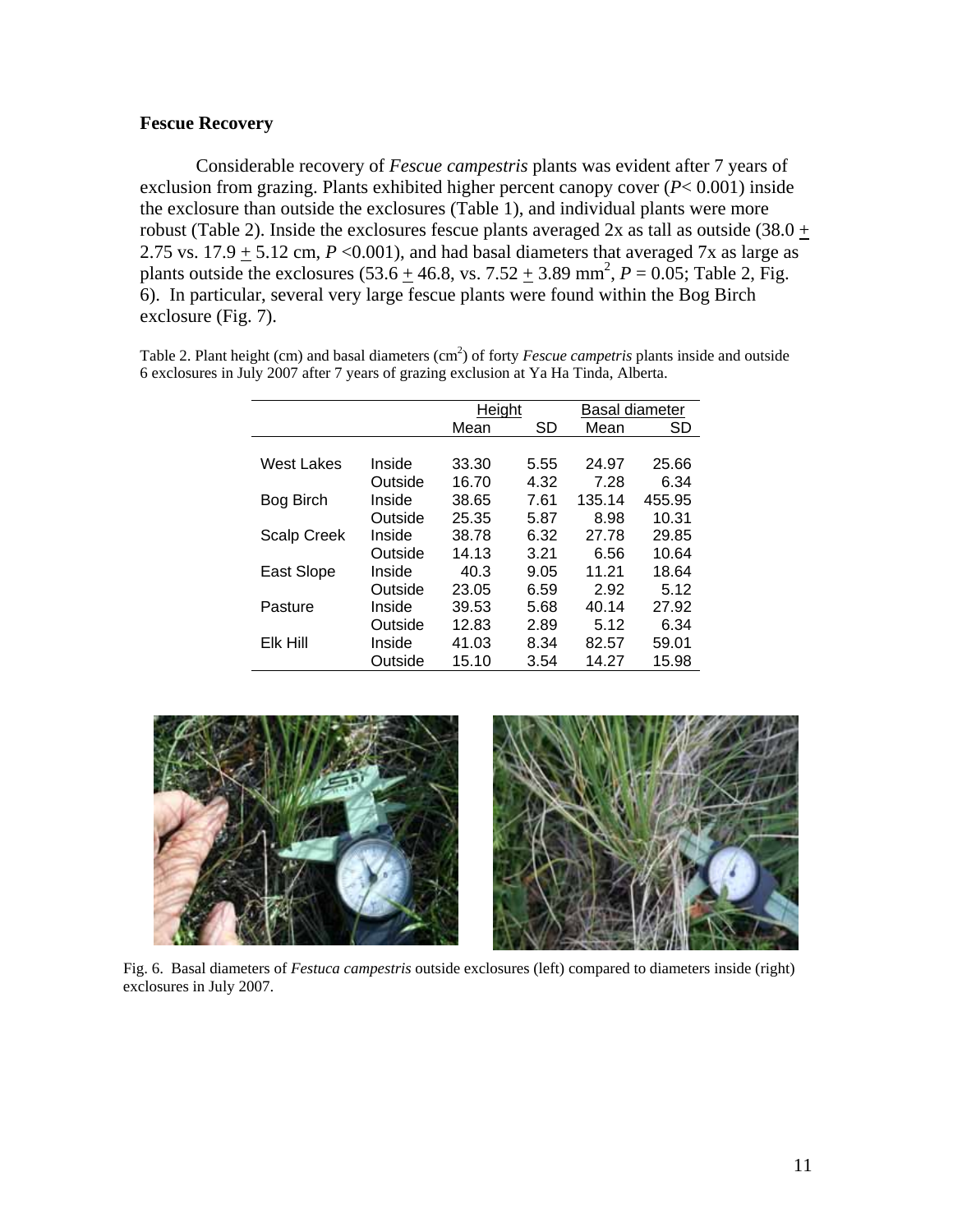

Fig. 7. One of a few robust *Festuca campestris* plants inside the Bog Birch exclosure at Ya Ha Tinda Ranch, Alberta in July 2007 after 7 years of grazing exclusion.

#### **DISCUSSION**

Current growth of graminoids by July inside the exclosures at Ya Ha Tinda was similar to ungrazed, peak standing crop reported for *Festuca campestris* grasslands in the Porcupine Hills near Stavely, Alberta (Willms et al. 1996:398  $g/m<sup>2</sup>$ ). Rough fescue in particular showed considerable recovery after 7 years, with plants inside the exclosures being taller and having larger basal areas. In contrast, McInenly (2003:65) found no significant differences in plant height ( $P= 0.13$ ), or basal area ( $P = 0.72$ ) between plants inside and outside the same exclosures in August after only 2 years of release from grazing. However, even after 7 years without grazing, individual fescue plants averaged shorter (33-41 cm) than plants at Stavely, which were either ungrazed (60-63 cm) or lightly grazed (49-51 cm). Similarly, accumulation of litter inside the exclosures at Ya Ha Tinda was generally lower than those reported for sites near Stavely (Willms et al. 1996: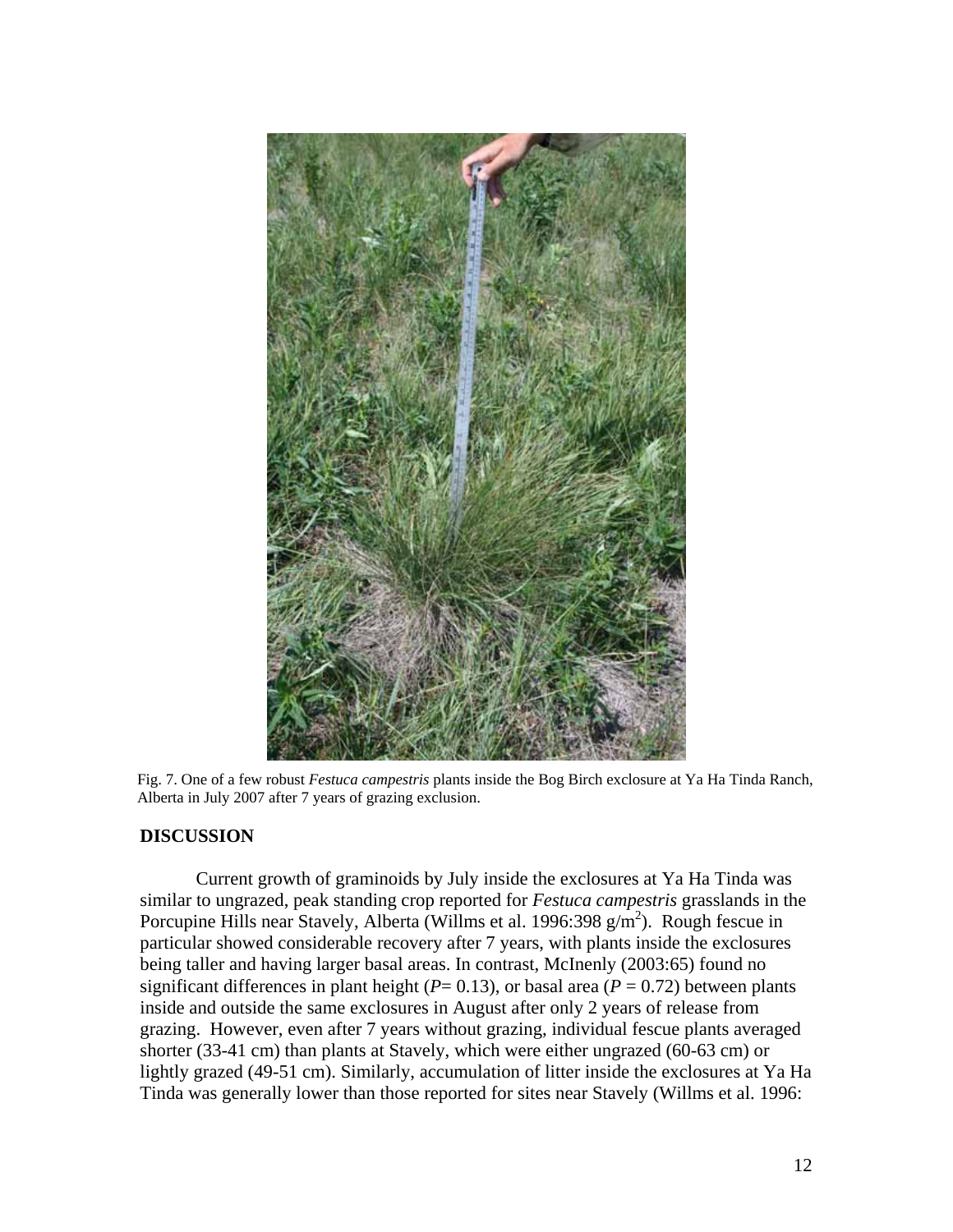1588  $g/m<sup>2</sup>$ , standing plus fallen litter). Because current growth seems similar, differences in plant heights and litter accumulation may be related to previous grazing history. Fescue grasslands sites studied at Stavely were exclosed from grazing in 1983 and resampled in 1988 (6 years), but these grassland sites were only lightly grazed prior to exclosure (Willms et al. 1996), and they may have recovered more quickly. However, it is also likely that sampling protocols for collecting fallen litter contributed to some of this difference between areas. Litter in the Stavely study included mulch to the mineral layer, while our sampling removed litter to 2 cm above ground level.

Nonetheless, litter at Ya Ha Tinda averaged 8x greater inside the exclosures than outside, and accumulation likely was sufficient to alter the soil moisture dynamics as well as light penetration and temperature regimes (Willms 1987, Dormaar et al. 1989, Naeth et al. 1991a,b, Willms and Chanasyk 2006). Indeed, litter accumulation inside the exclosures is likely a dominant factor now influencing the change in plant community composition. Jaccard indices of community similarity indicated divergence of plant communities inside and outside the exclosures because the values in 2007 were 14-65% lower than for the same sites in 2001, except at the Bog Birch site (McInenly and Merrill 2002: Fig. 9). Smaller difference at the Bog Birch exclosure may be related to high soil moisture at this site. McInenly (2003:Table 3.5) reported soil moisture in June and September 2002 at the Bog Birch site were at least 13% (June) and 25% (September) greater than all other sites. We believe the difference in this area is related to a high clay content in the soil, but this has not been fully assessed.

The divergence in community structure also reflects higher diversity and abundance of forbs outside the exclosures than inside, as well as shifts in graminoid composition. Similar shifts have been reported in grazed montane fescue grasslands in other parts of Alberta (Willms et al. 1987). Community divergence appears to be greatest within the central area of the Ya Ha Tinda ranch, indicating large herbivores have had their greatest impact on plants communities in this portion of the ranch. These patterns are consistent with the overall pattern of winter and summer use indicated by distribution of pellet groups of elk and horses sampled in 2000-2002 (McInenly 2003) and with the distribution of locations of radiocollared elk during the winter of 2002-2004 (Robinson, unpubl. memo). However, further comparison should be made with more recent pellet group counts (Spaedtke, unpubl. data) conducted to indicate ungulate distribution patterns during a period of aversive conditioning of elk when elk were led off the grassland during summer. Changes in community structure inside the exclosures are expected to continue because recovery of robust fescue plants has been noted to take between 14 to 42 years depending on previous grazing history (McLean and Tisdale 1972, Willms et al. 1985).

In this progress report we provide information only on aboveground plant abundance and composition of the Ya Ha Tinda grassland. A manuscript (McInenly et al. in prep.) is anticipated, which compares these data in more detail to similar data collected in July 2001 (McInenly and Merrill 2002) to assess the resilience of the fescue communities at Ya Ha Tinda to grazing. As part of long-term, *intensive* studies of the Ya Ha Tinda grasslands, we recommend sampling root biomass and soil N types  $(NO<sub>3</sub>, NH<sub>4</sub>)$ and mineralization rates) inside and outside the exclosures in June and September of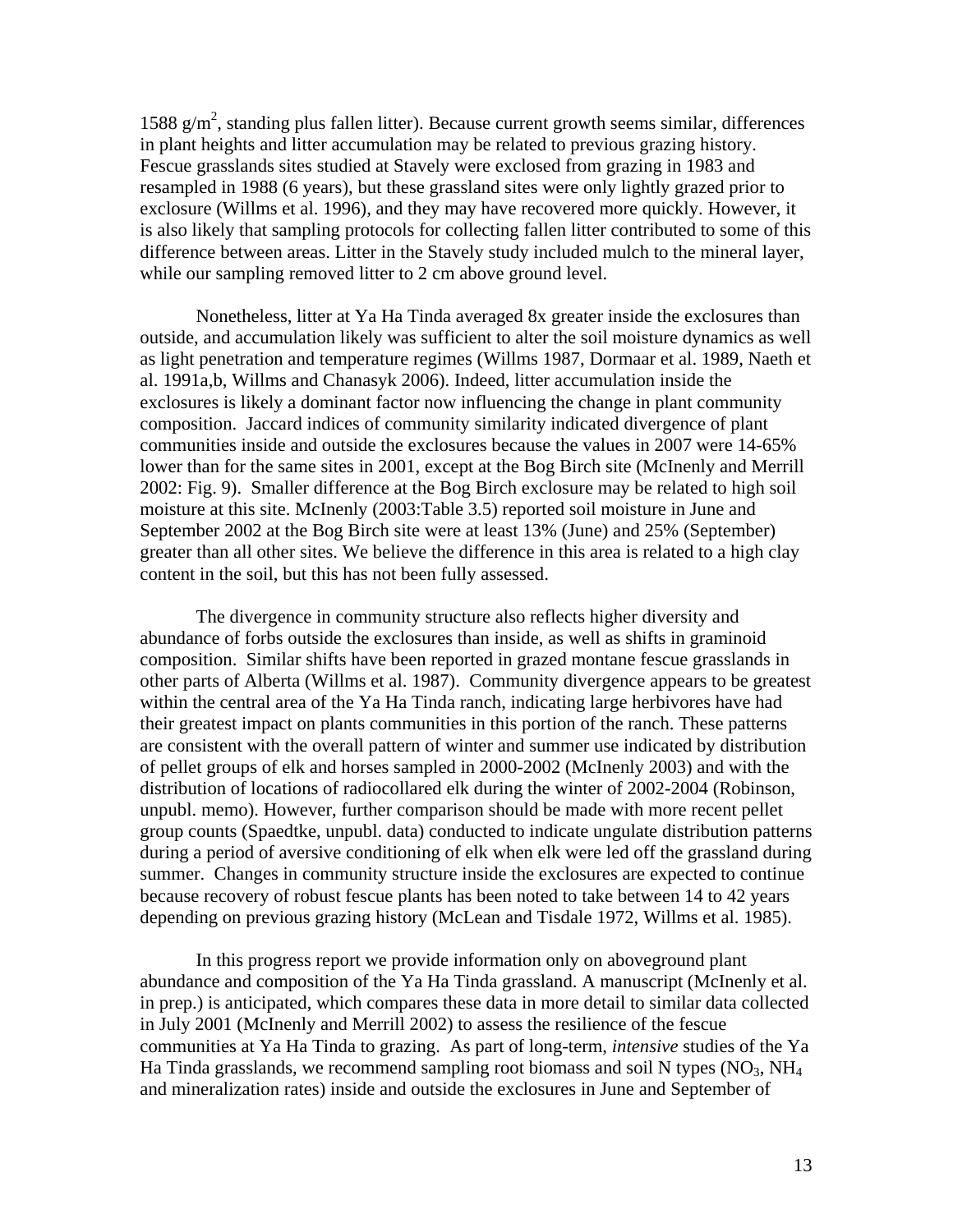2008 to make similar comparisons of these ecological indicators to those measured values in 2002 (McInenly 2003). We also recommend augmenting the *intensive* studies (while maintaining the current long-term control plots) to better understand the interactions among grazing, fire, and responses to earlier seasonal precipitation and higher summer temperature regimes that are predicted to occur in this region with climate change (Sauchyn and Kulshreshtha 2007). Initiating broad-scale studies of the interactions of fire and herbivory on the interface of fescue grassland and forests would add to our understanding of theses dynamics and provide context for the small-scale studies. We view the efforts for *intensive* and *extensive* studies as complimentary in addressing the integrity of the grasslands in and adjacent to the Ya Ha Tinda.

#### **REFERENCES**

- Benn, B.K., Steel, and P., Wiebe. 1988. Botanical Data- Appendix V *In*: K. Steel and P. Wieb. 1988. 2nd Progress report: Range Improvement Project, Ya Ha Tinda Ranch, West Central Alberta. Environment Canada, Canadian Parks Service, Western Region, Calgary, Alberta.
- Dormaar, J.F, S.Smoliak, W. Willms. 1989. Vegetation and soil responses to shortduration grazing on fescue grasslands. Journal of Range Management 42:252-256.
- Hebblewhite, M., E.H. Merrill, L.E. Morgantini C.A. White, J.R. Allen, E. Bruns, L. Thurston, and T. Hurd. 2006. Is the migratory behavior of montane elk herds in peril? The case of Alberta's Ya Ha Tinda elk herd. Wildlife Society Bulletin 34: 1280-1294.
- Jaccard, P. 1912. The distribution of flora of the alpine zone. New Phytologist 11:37-50.
- McInenly, L.E., and E.H. Merrill. 2002. Fescue grassland response to seasonal grazing regimes. Ya Ha Tinda Ranch, Central East Slopes of the Rocky Mountains, Alberta. Progress report submitted to Parks Canada. 22pp.
- McInenly, L.E. 2003. Seasonal effects of defoliation on montane rough fescue. MSc. Thesis. University of Alberta. Edmonton, AB. 126. pp.
- Mclean A., and E.W. Tisdale. 1972. Recovery Rate Of Depleted Range Sites Under Protection From Grazing. Journal Of Range Management 25: 17-23.
- Naeth, A. A., A.W. Bailey, D.S. Chanasyk, and D.J. Pluth. 199a. Waterholding capacity of litter and soil organiz matter in mixed and fescue grassland ecosystems of Alberta. Journal Range Management
- Naeth, A. A., A.W. Bailey, D.J. Pluth D.S. Chanasyk, and R.T. Hardin 1991b. Grazing impacts on litter and soil organic matter in mixed prairie and fescue grasslands of Alberta. Journal Range Management 44:7-12.
- Pavlick, L.E. and J. Looman. 1984. Taxonomy and nomenclature of rough fescues. *Festuca altaica*, *F. campestris*, (F. scabrella var. *major*), *F. hallii* in Canada and the adjacenet part of the United States. Journal Botany 62:1739-1749.
- Sauchyn, D., and S. Kulshreshtha 2007. The Prairies. *In* From Impacts to Adaptation: Canada in a Changing Climate 2007, edited by D.S. Lemmen, F.J. Warren, J., Lacroix and E. Bush; Government of Canada, Ottawa, ON.
- Seel, K. and P. Wiebe 1988. 2<sup>nd</sup> progress report: Range Improvement Project, Ya Ha Tinda Ranch, West Central Alberta. Environment Canada, Canadian Parks Service, Western Region, Calgary Alberta. 213pp. Appendices.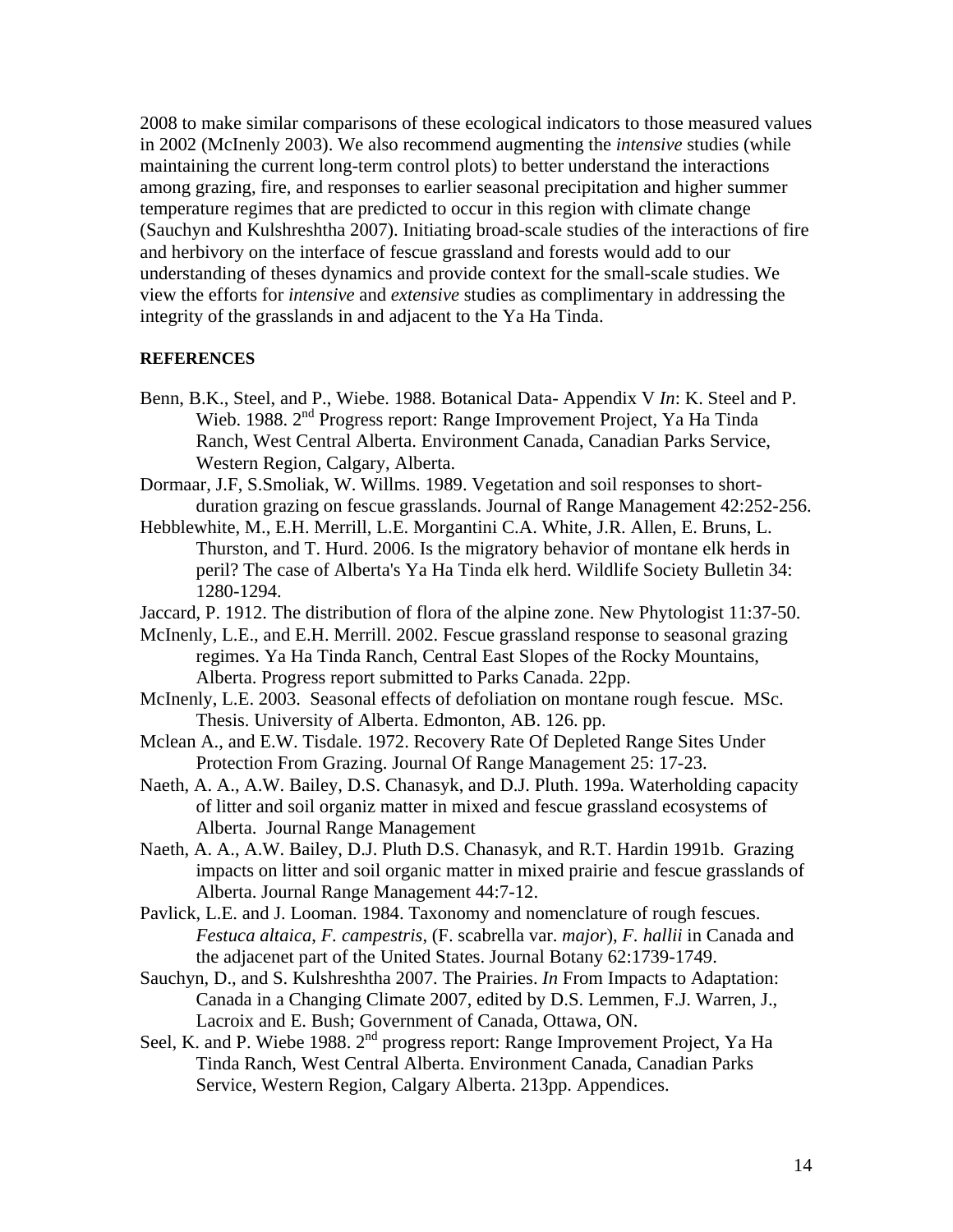- Stout, D.G., A. McLean, and D.E. Quinton. 1981. Growth and phonological development of rough fescue in the interior of British Columbia. J. Range Management 34:455- 459.
- Trottier, G. 1992. Conservation of Canadian Prairie Grasslands: A landowner's guide. CWS, Ottawa. 92 pp.
- Vujnovic, K. 1998. Small-scale plant species composition and diversity in relation to environmental and disturbance factors in Fescue. MSc Thesis. University of Alberta. 165 pp.
- Willms, W.D, and D.S. Chanasyk. 2006 Grazing effects on snow accumulation on rough fescue grasslands. Rangeland Ecology & Management 59: 400-405.
- Willms, W.D., B.W. Adams, and J.F. Johan. 1996. Seasonal changes of herbage biomass on the fescue prairie. Journal Of Range Management 49: 100-104.
- Willms, W.D., S. Smoliak, and J.F. Dormaar. 1985. Effects of stocking rates on rough fescue grassland vegetation. Journal Range Management 38:220-225.
- Willms, W.D, S.Smoliak, and A.W. Bailey. 1986. Herbage production following litter removal on Alberta native grasslands. Journal Range Management 39:536-540.
- Willms, W.D. 1987. Response of rough fescue (*Festuca scarabella*) to light, water, temperature, and litter removal, under controlled conditions. Canadian Journal Botany. 66: 429-434,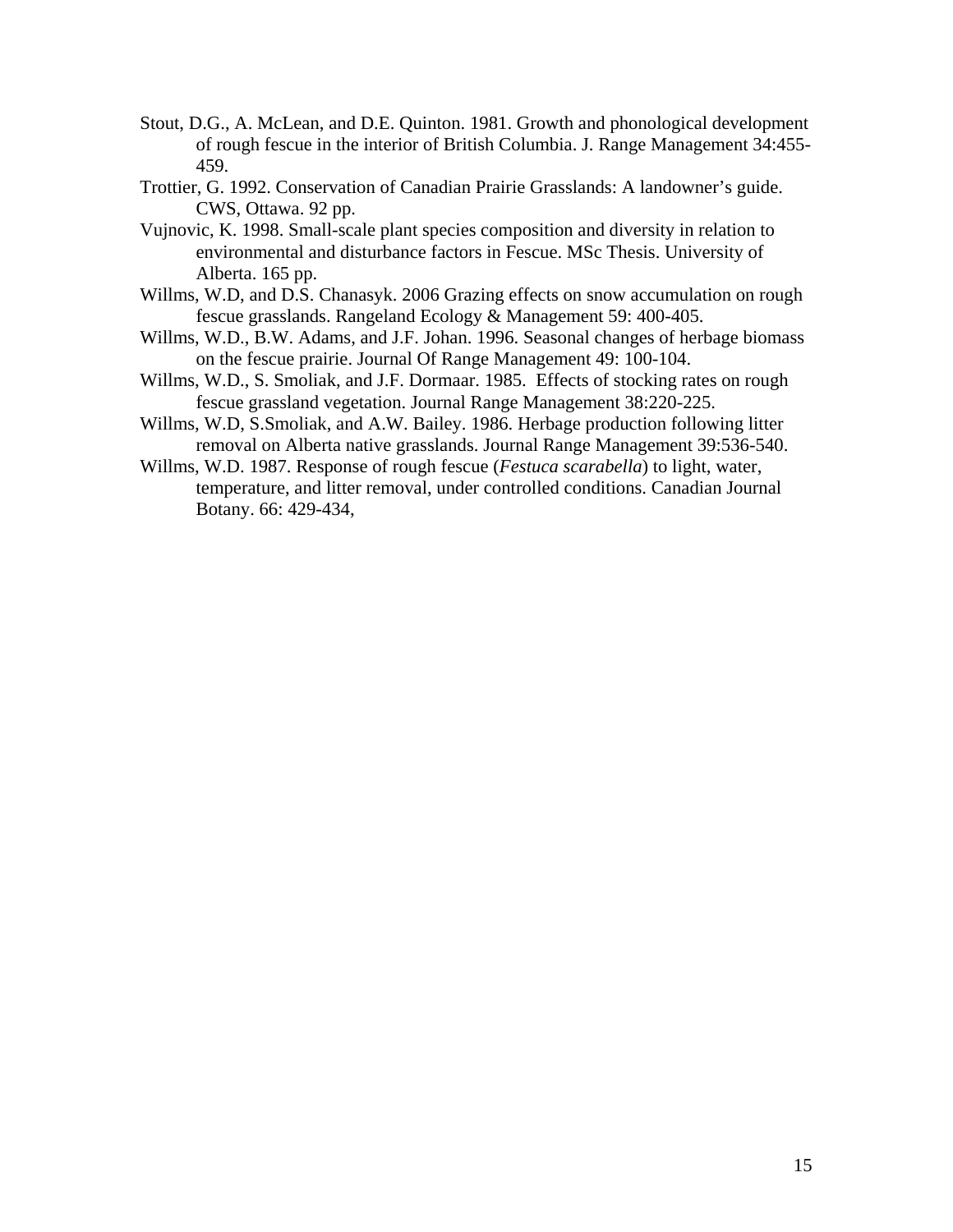## **Appendix I.** Photographs inside and outside the six exclosures at Ya Ha Tinda in July 2007.

## **Scalp Creek Exclosure**



Scalp Creek Outside transect looking east July 18, 2007

Scalp Creek Outside transect looking west July 18, 2007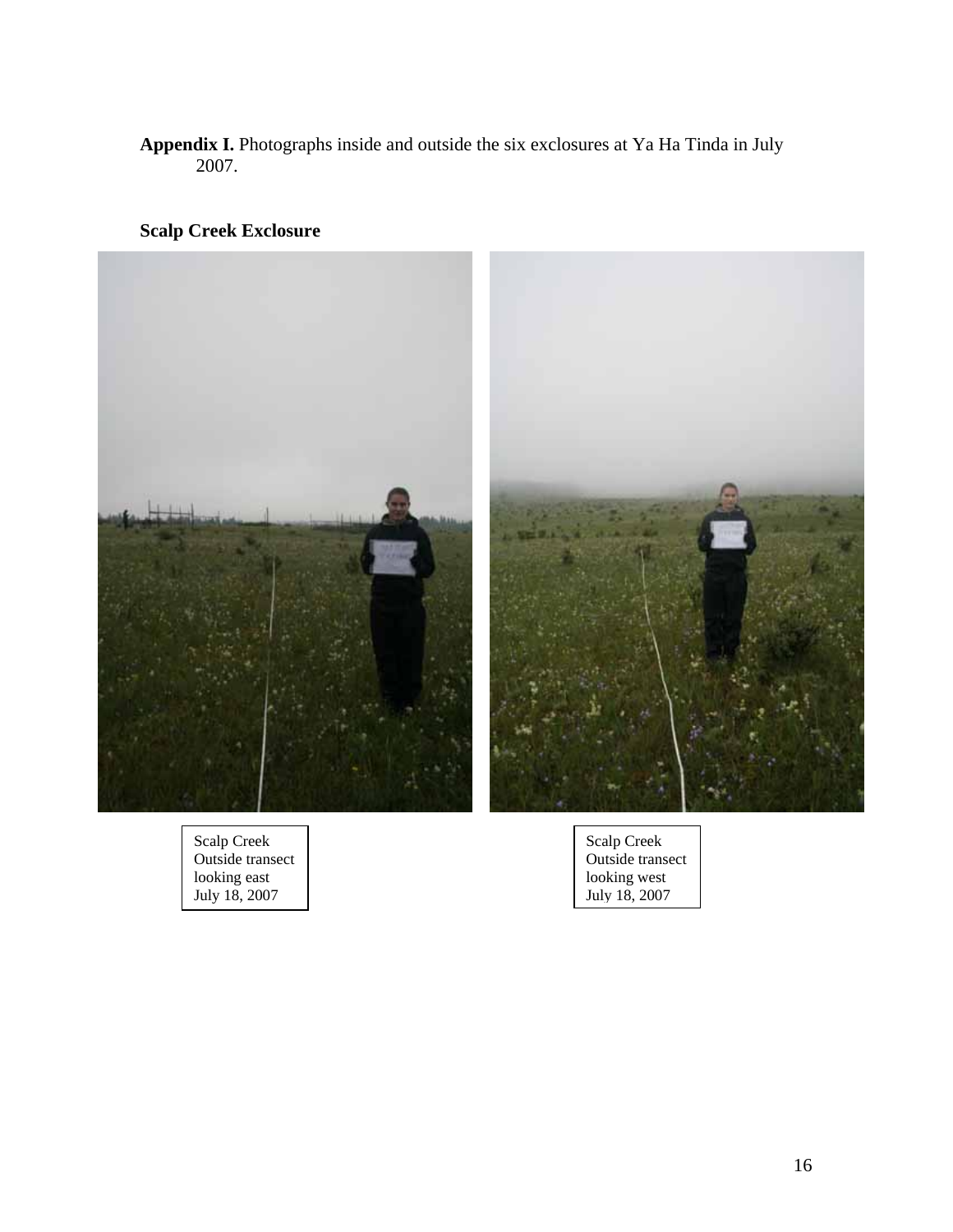

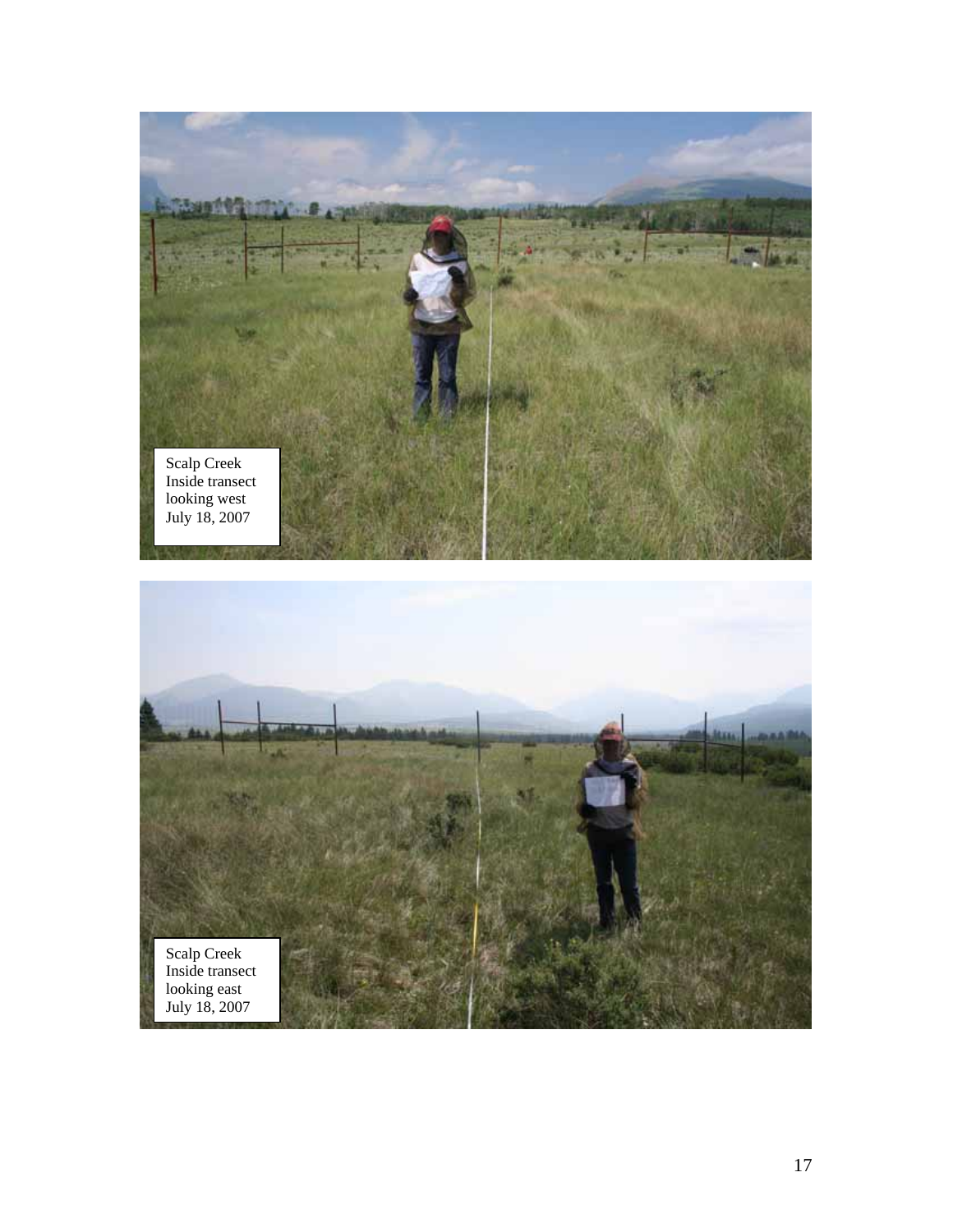# **Bog Birch Exclosure**

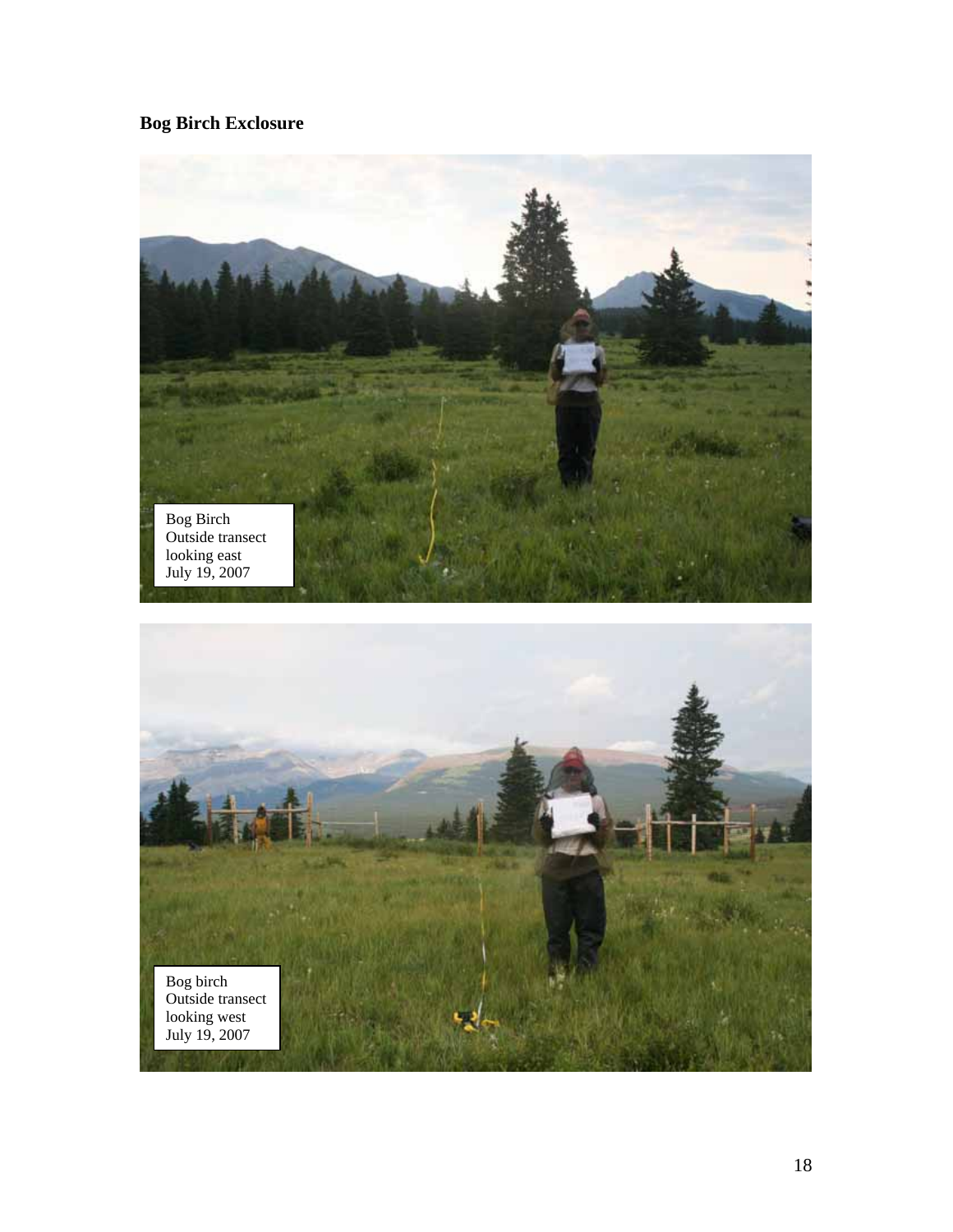

Bog birch Inside transect looking west July 19, 2007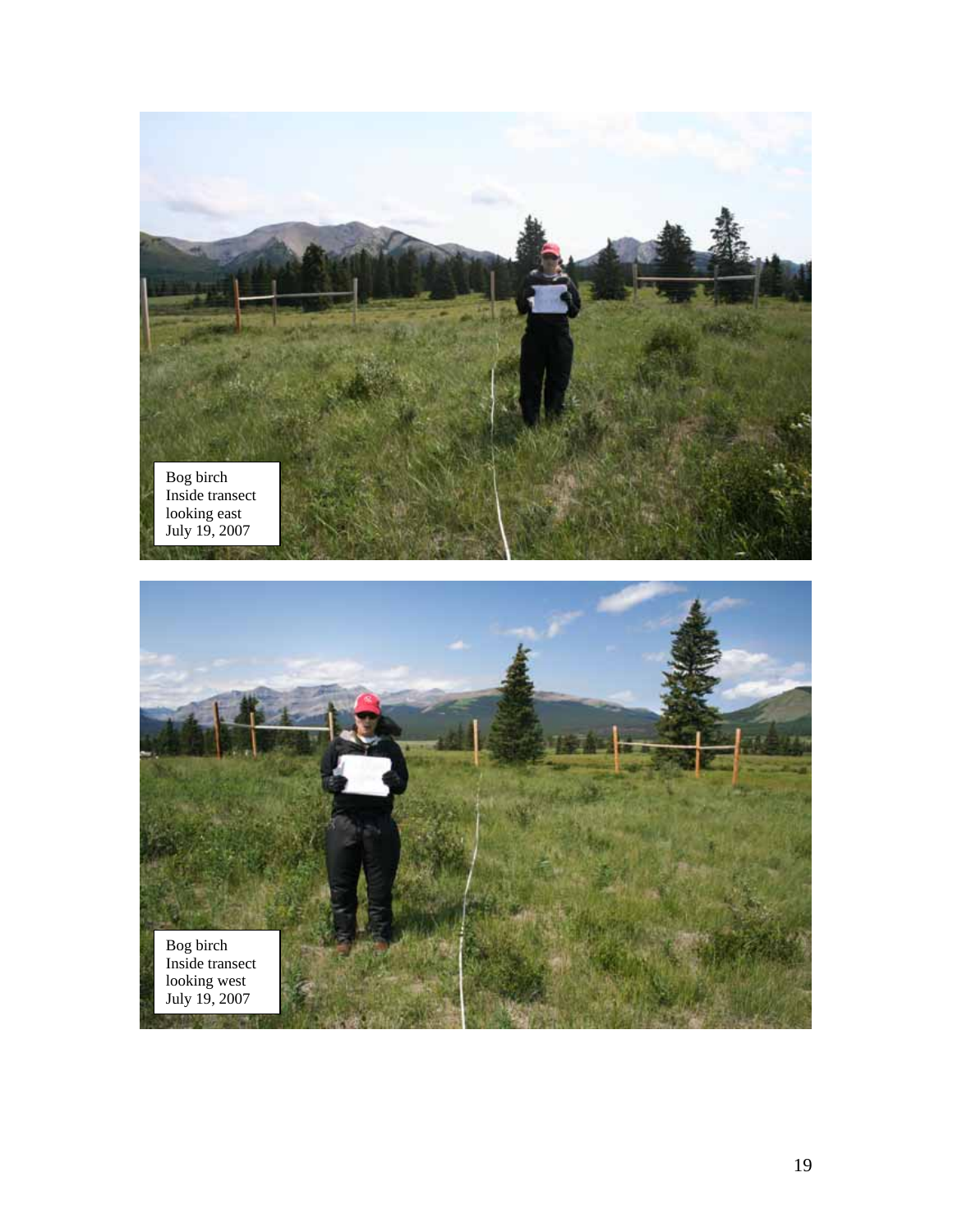**West Lakes Exclosure** 

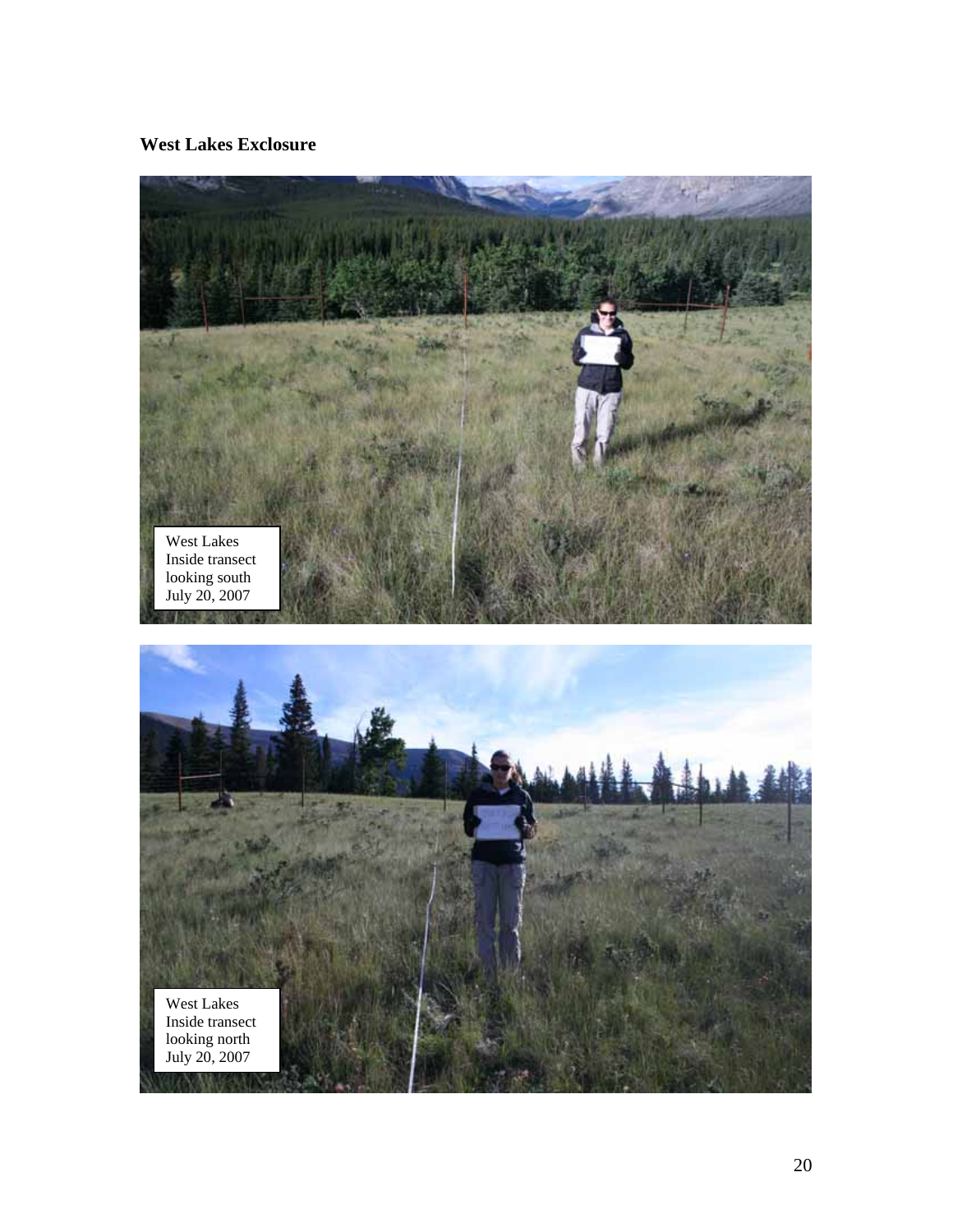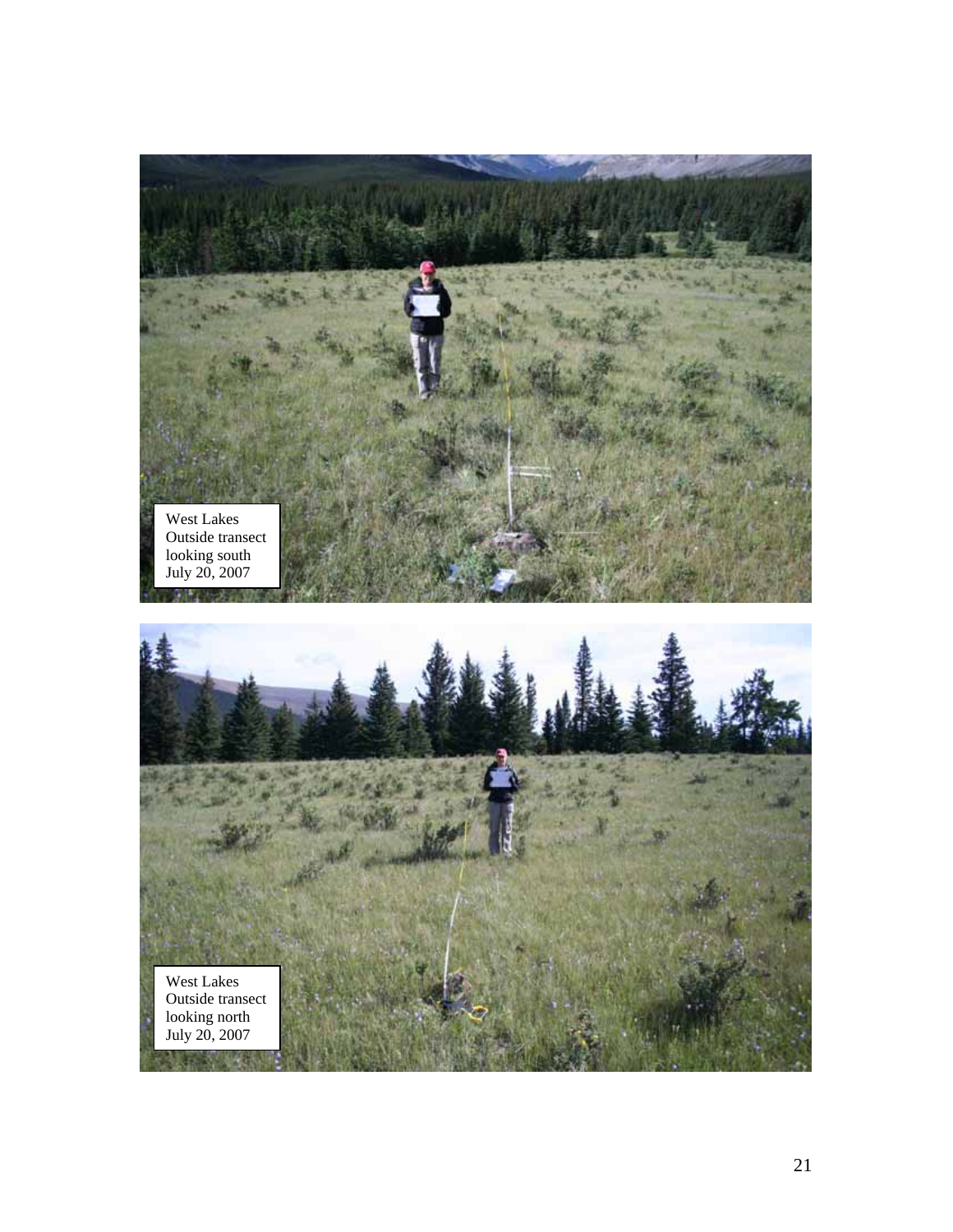**East Slope Exclosure** 

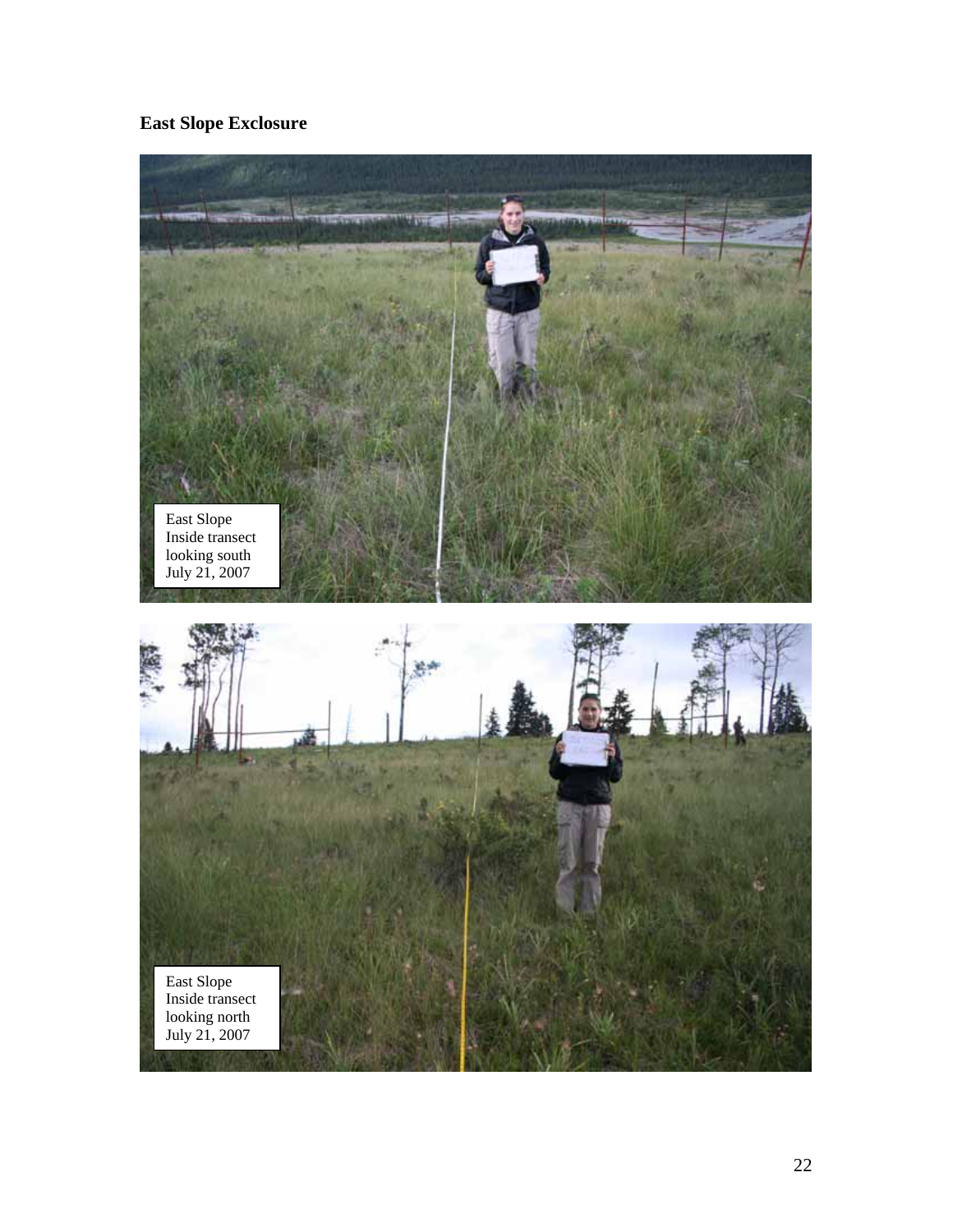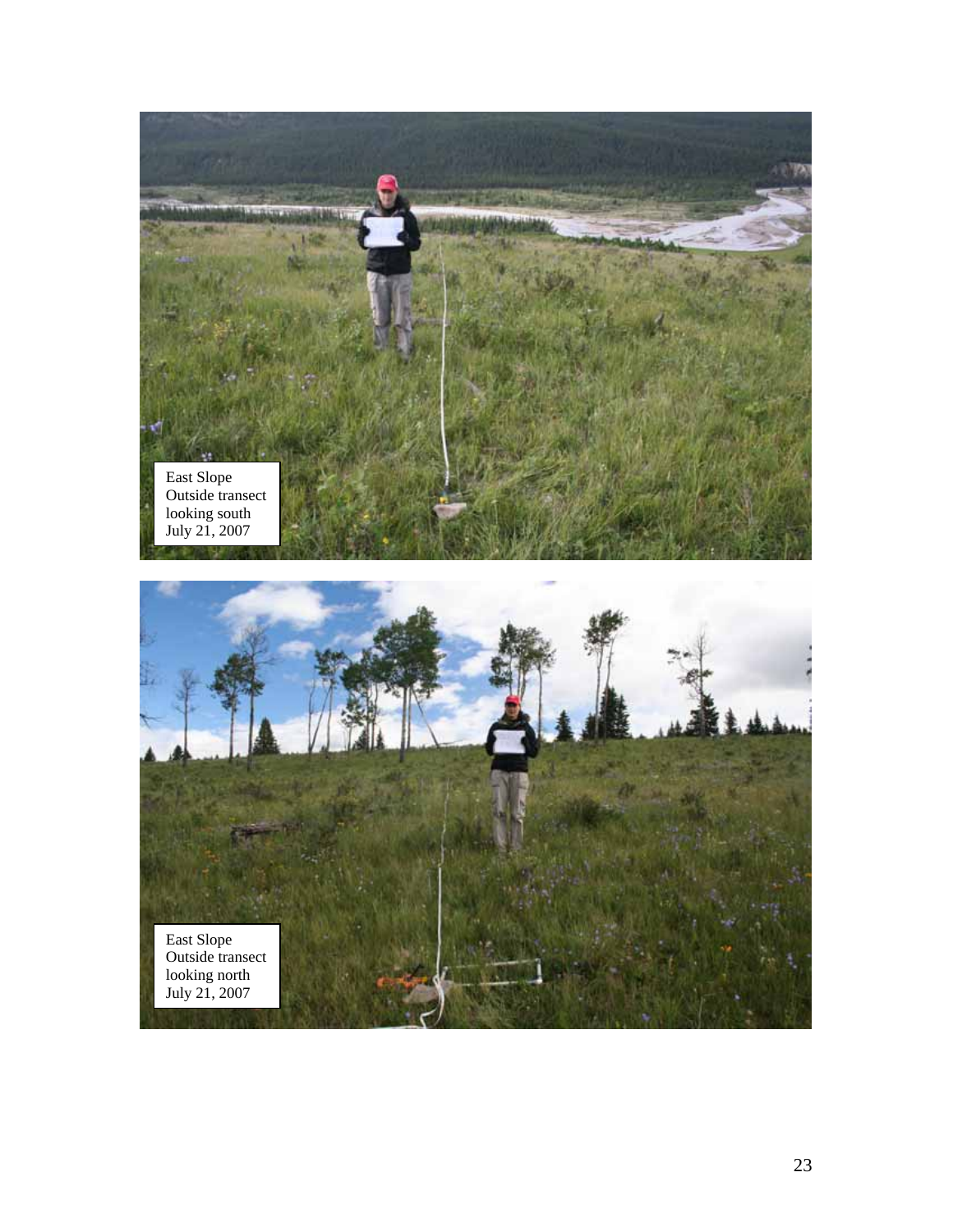# **Pasture Exclosure**

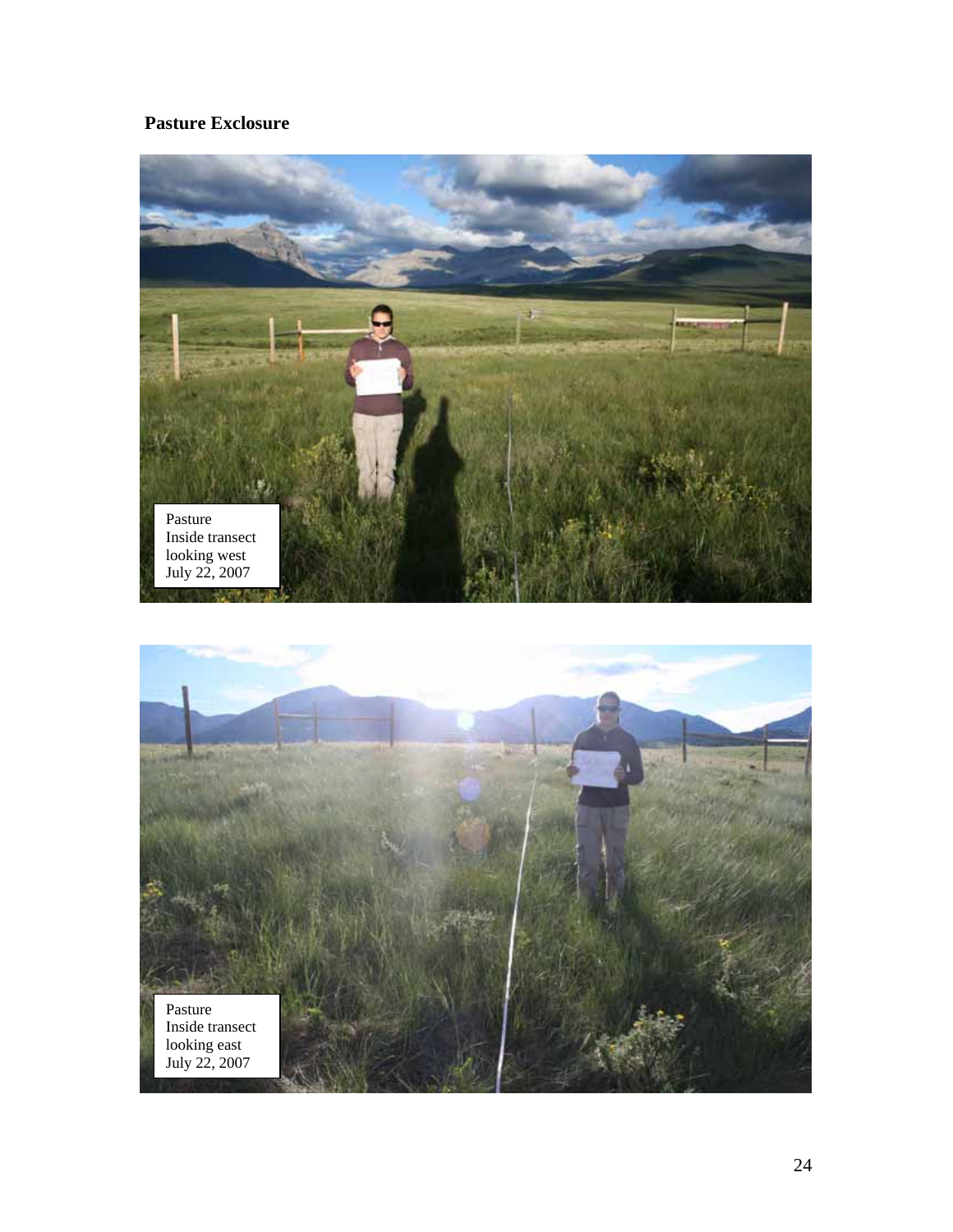

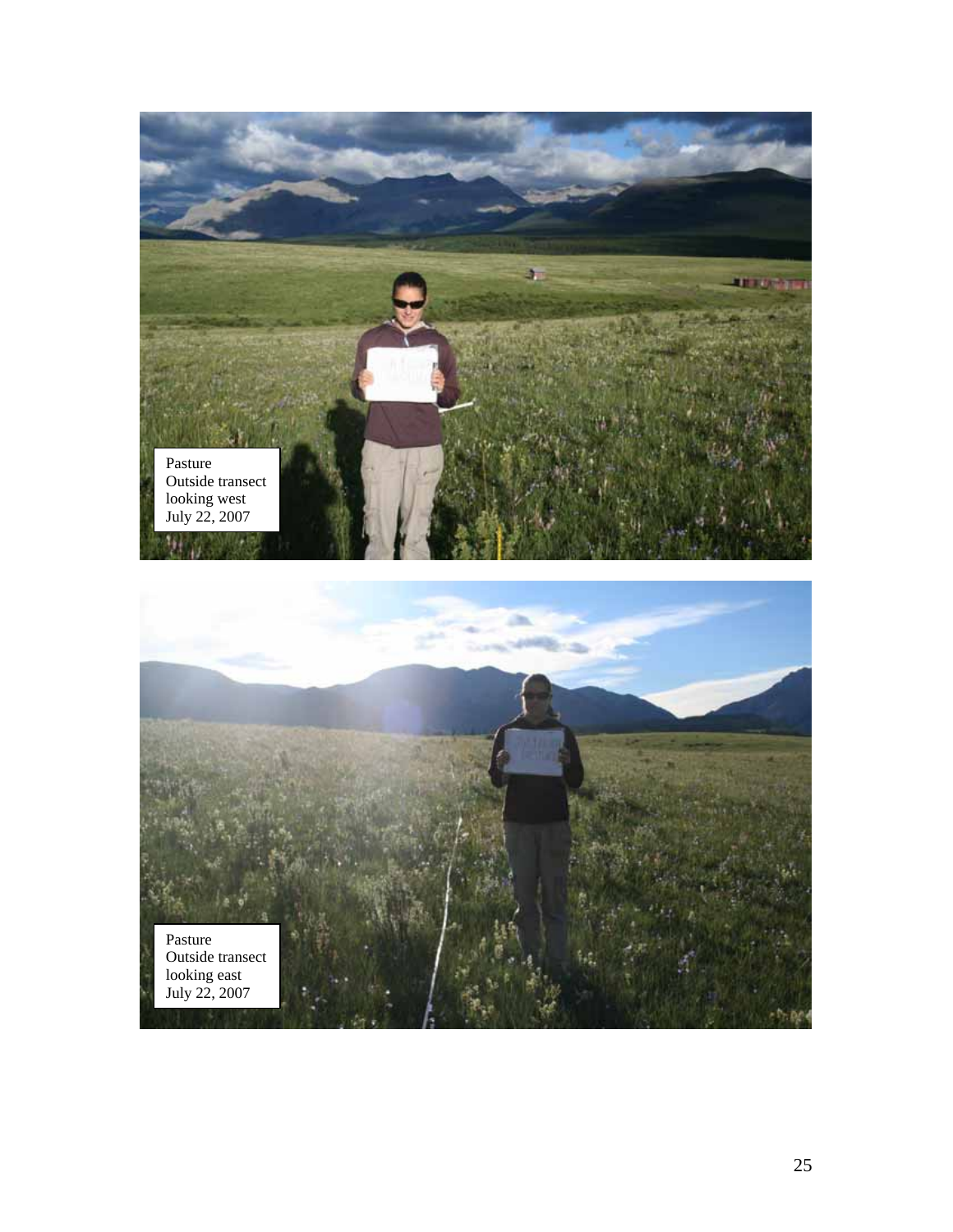## **Elk Hill Pasture**